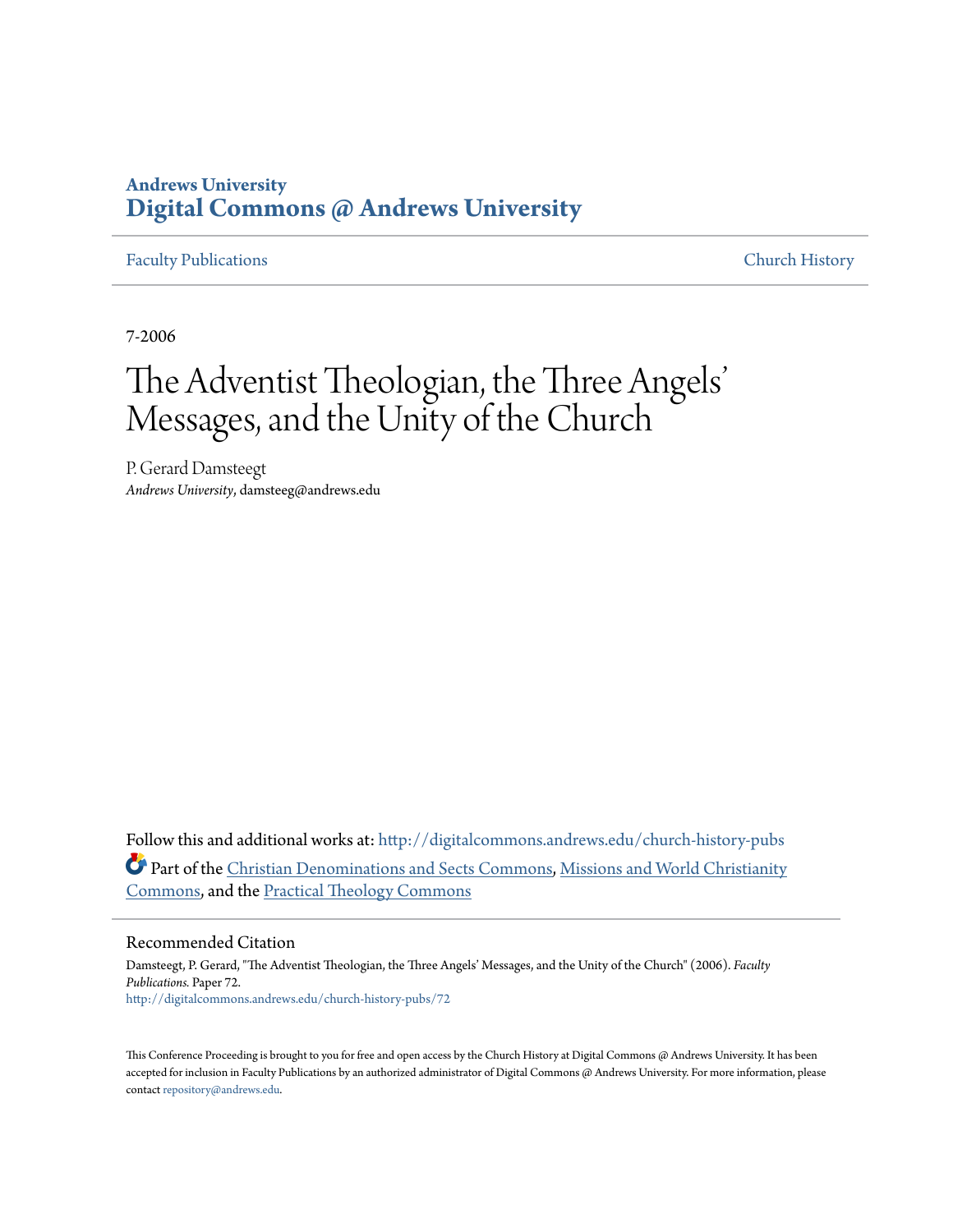# **The Adventist Theologian, the Three Angels' Messages, and the Unity of the Church**

P. Gerard Damsteegt Andrews University

Presented at the 2<sup>nd</sup> International Bible Conference Izmir, Turkey, July 7-18, 2006

This paper is written in the context of God's mandate to the Seventh-day Adventist Church. This mandate calls for Seventh-day Adventists to proclaim the great commission, focusing on the three angels' messages of Revelation 14. Toward the end of her life the prophetess to the remnant summarized this commission in the following words:

In a special sense, Seventh-day Adventists have been set in the world as watchmen and light-bearers. To them has been entrusted the last warning for a perishing world. On them is shining wonderful light from the Word of God. They have been given a work of the most solemn import—the proclamation of the first, second, and third angels' messages. There is no other work of so great importance. They are to allow nothing else to absorb their attention.<sup>1</sup>

This mandate involves all church members, regardless of their occupations. All

members have as their highest calling the responsibility to disseminate the three angels'

messages—Christ's last message of mercy.

What does this mean for Adventist theologians? It means that they are privileged to

participate in unitedly sharing these messages from their respective theological

disciplines. No matter how demanding their disciplines might be, the overarching call for

the theologians is to join with church members in sharing Christ's last offer of salvation

 <sup>1</sup> E. G. White, *Testimonies*, 9: 19 (1909)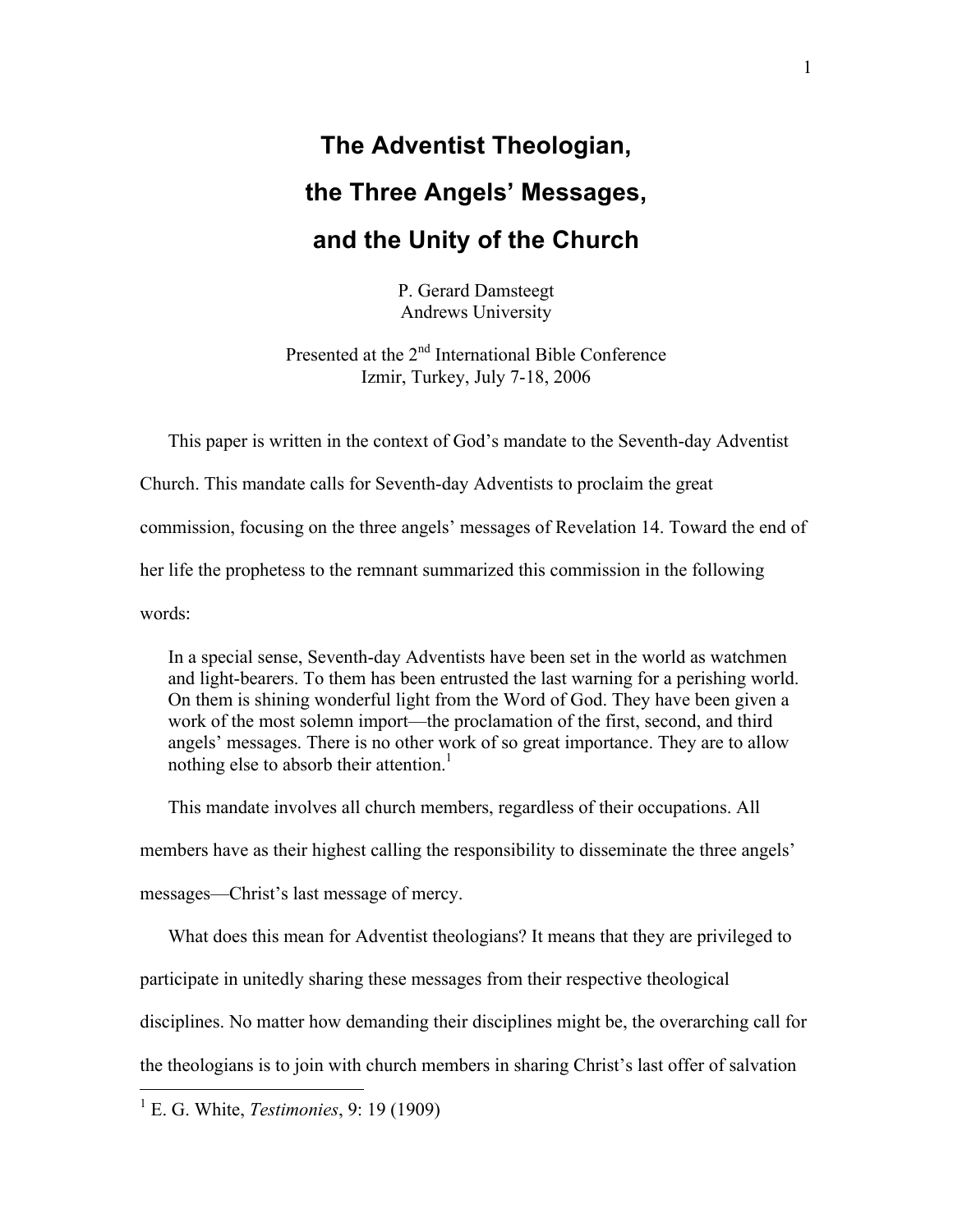as the only hope of humanity to a dying world. Theologians also would assist in answering challenges and criticisms against our message and mission.

The effectiveness of our church's mission depends on the unity of how united theologians in executing this divine mandate of the three angels' messages, and their ability to serve the church and work together with its membership in implementing this mission.

Now the author will focus on the implications of the three angels' messages for Adventist theologians, the role they play in proclaiming these messages, and how they can contribute to the unity of the church.

### **Significance of the Three Angels' Messages**

To obtain a clear understanding of the task of the Adventist theologian regarding the three angels' messages, we need define what we mean by these messages. $<sup>2</sup>$ </sup>

From the outset, it is important to realize that interpretation of these messages did not happen by chance, guessing, or speculation. Primary sources show that Divine Providence guided our pioneers in the interpretation of these messages, firmly establishing the foundations of our faith. Through "earnest prayer and careful research of the Inspired Word<sup>33</sup> they discovered that these messages reveal the truth that prepares men and women for Jesus' second coming.

After the Great Disappointment of 1844, Adventists, with fasting and praying, frequently met together, often until late at night—sometimes all night—searching the

 $2^2$  For the historical theological development of the three angels' messages among the pioneers, see P. Gerard Damsteegt, P. Gerard Damsteegt, *Foundations of the Seventh-day Adventist Message and Mission* (Grand Rapids, MI: Wm. B. Eerdmans, 1977). Since 1988 it has been reprinted by Andrews University Press, Berrien Springs, MI 49104.

<sup>3</sup> White, "As You Have Received . . . So Walk," *Review and Herald*, August 19, 1909.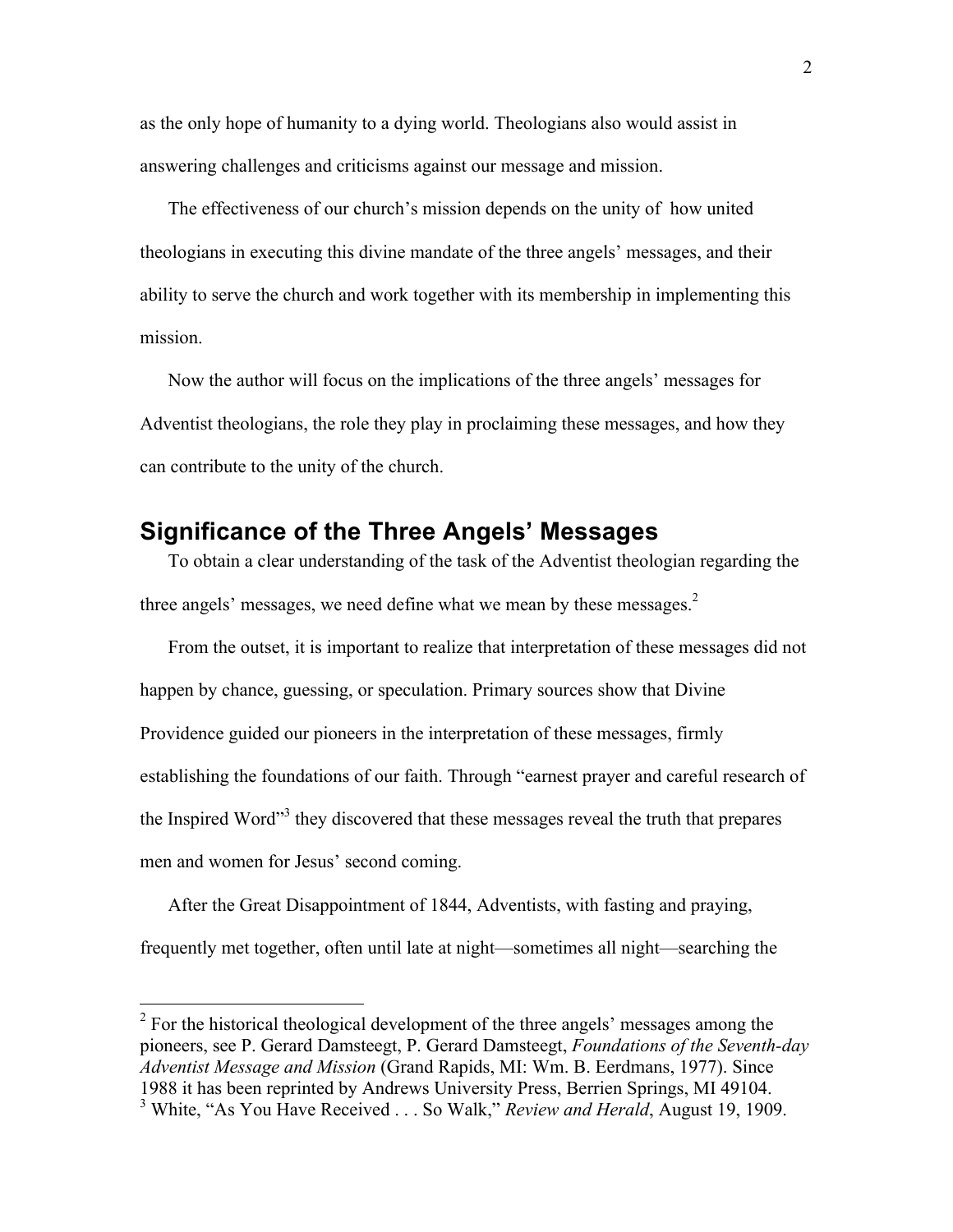Scriptures to understand the mystery of their experience in the autumn of 1844, the Great Disappointment.<sup>4</sup>

In a series of Bible Conferences from 1846 through 1848, during which the Holy Spirit manifested Himself in a very unique manner through the Spirit of Prophecy, the mandate for the message and mission of the remnant church was clearly formulated. In 1849, as a result of these conferences, Ellen White could say, "We have the truth. We know it."<sup>5</sup> Reflecting on this providential guidance, she later remarked, "the Lord would have us walk and work in perfect unity" for it is "in unity of spirit and action will be our strength."<sup>6</sup>

We will now view how Seventh-day Adventists have interpreted these messages since this guidance.

### **The First Angel's Message**

The first angel's message proclaims the everlasting gospel message of the good news of salvation for the time of the end (Rev. 14:6). It reveals the good tidings of the mystery of God, that through the atoning sacrifice at Calvary, Jesus Christ has paid the penalty for our sins, redeemed us from the kingdom of Satan, and has adopted us as sons and daughters of God, giving us precious gift of eternal life which will be fully experienced at Christ's second coming.

Since 1844 the everlasting gospel has been calling people to repentance with a sense of urgency as never before. The call is made with a loud voice to every human being to fear God and give glory to Him. It is a call for a thorough repentance, demanding a

 <sup>4</sup> Ibid., *Special Testimonies*, Series B, No. 2, 56, 57).

 $<sup>5</sup>$  Letter, E. G. White to the Hastingses, No. 18 (Jan. 11), 1850.</sup>

<sup>6</sup> Ibid., "As You Have Received . . . So Walk," *Review and Herald*, August 19, 1909.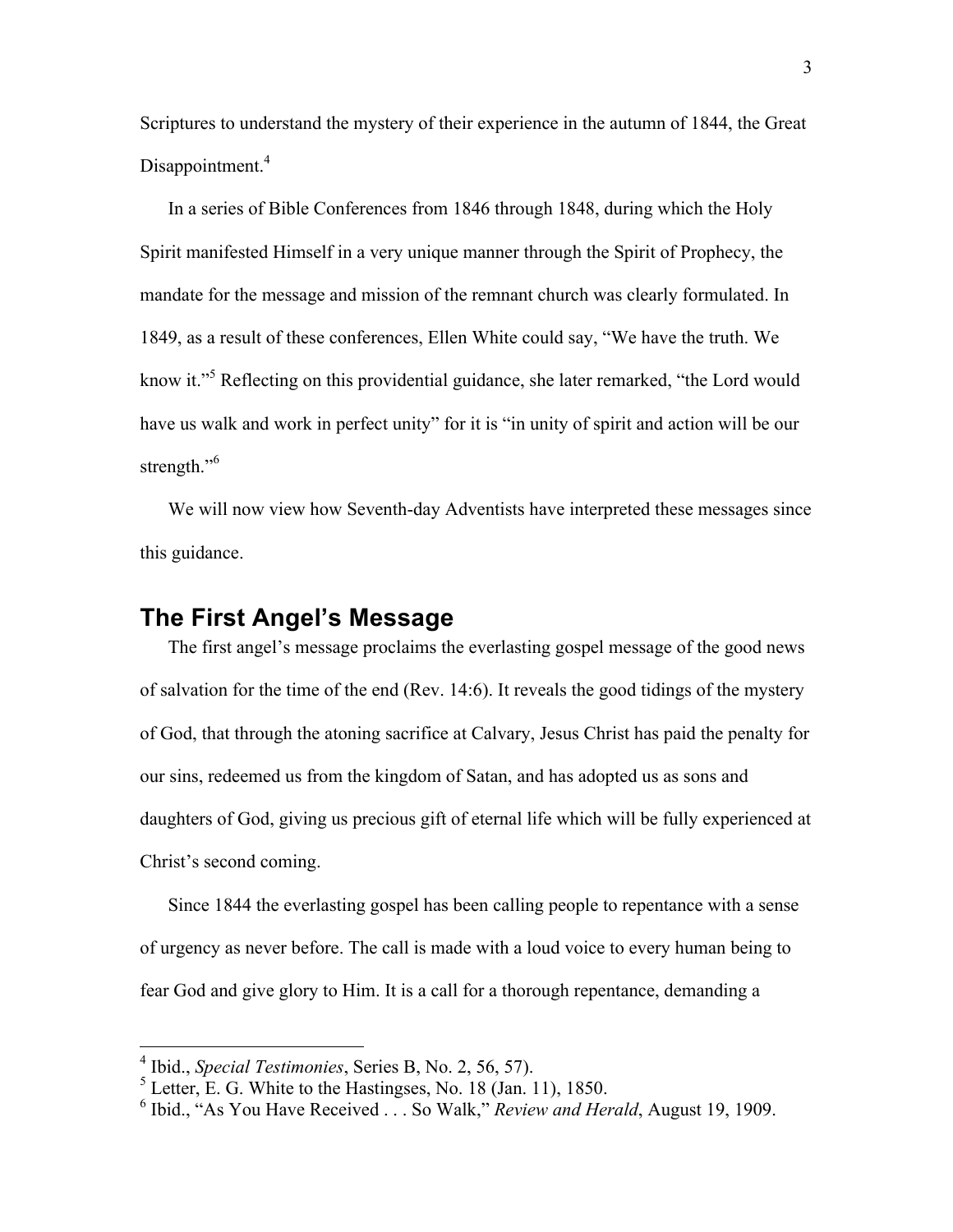surrender of all physical, mental, and spiritual powers to the Creator and Redeemer. It leads persons to have such a true fear of sin that they will no longer to continue the sinful lifestyles of the world.

The reason for the urgency of this call is that the hour of His judgment has arrived. This message calls people to repent because the final judgment has already begun. Since 1844 the heavenly records have been opened (Daniel 7:9-11), and the deeds of God's professed people are being investigated in the light of His eternal law, the standard of the judgment. From that time onward, the Scriptures direct our attention to the ark containing the Ten Commandments in the Most Holy Place of His heavenly temple (Rev. 11:19) and the relevance of this law in the final judgment.

The first angel's call concludes with an invitation to worship God as the Creator. This brings out the significance of true worship, which is only accomplished through keeping the Sabbath holy. The second and third messages bring out the tragic consequences about those who reject the first angel's message and to continue to practice false worship forms.

### **The Second Angel's Message**

The second angel's message (Rev. 14:8), explains the result of the rejection of the first angel's message. In the historicist time frame of prophecy, this refers to the rejection of the Great Second Advent movement and the persecution of Advent believers by the Protestant churches, especially in North America.

When during 1843 and 1844 the Adventists observed that the Protestant churches opposed the first angel's message and persecuted and excommunicated them from their churches, their attention was naturally drawn to the second angel's message that announced the fall of Babylon.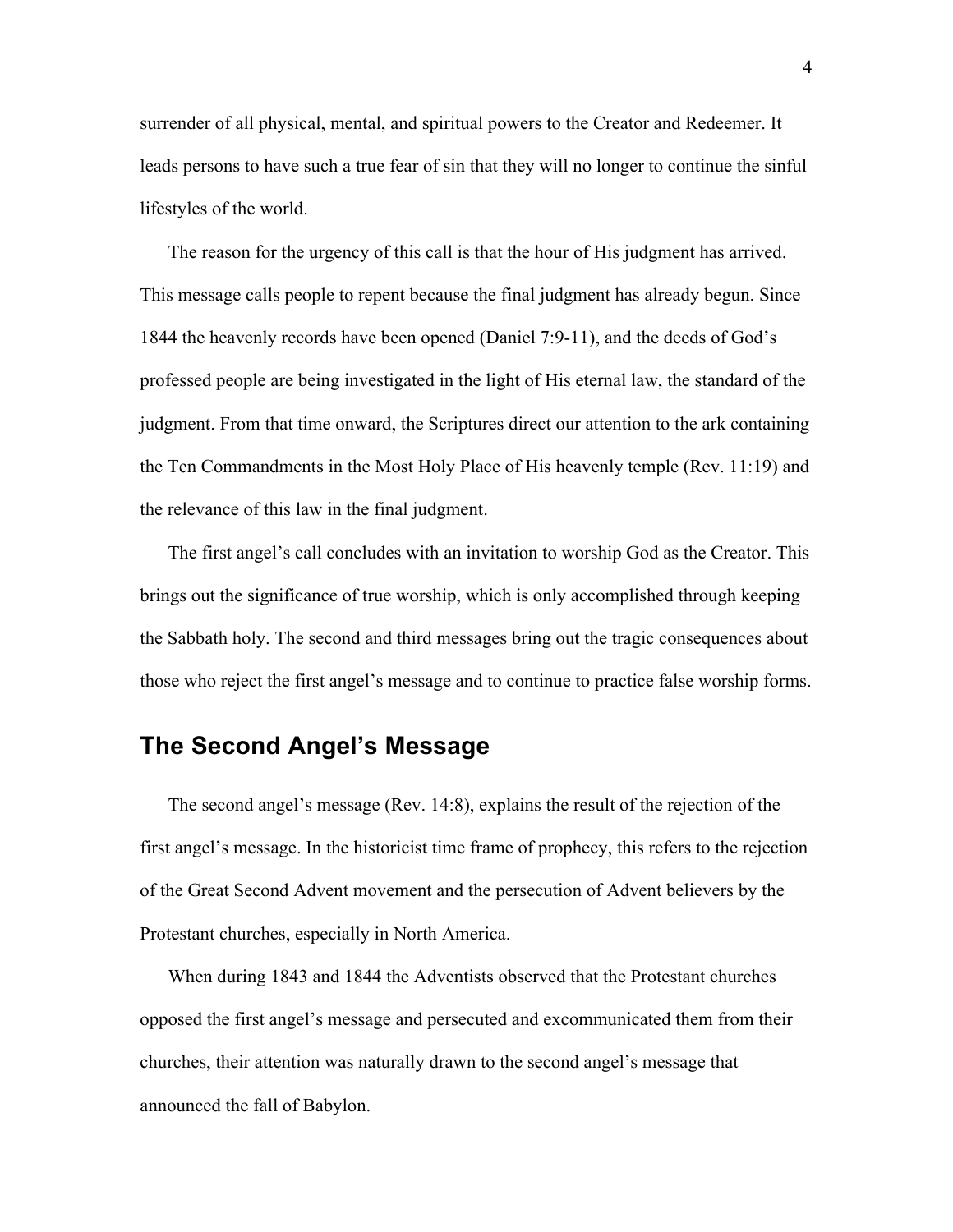Using the historicist prophetic interpretation, many Protestants had interpreted the little horn of Daniel 7, the first beast of Revelation 13, and the harlot and Babylon of Relation 17 as the apostate Roman Catholic Church and the antichrist of Bible prophecy. When the Protestant churches rejected the Advent message of Daniel 8:14 about the cleansing of the sanctuary, Adventists limited the term "Babylon" no longer only to the Roman Catholic Church, but also the Protestant churches.

The Protestant churches, so highly favored by God during the Reformation, at this time "fell from the favor of God."<sup>7</sup> Now they, like the Roman Catholic Church, had become a part of Babylon, and joined the apostate spiritual confusion at the end of time. Adventists who left their churches or were disfellowshiped became a part of a unique movement, which they called the remnant church of prophecy.

The justification for being the prophetic remnant is based on the fact that Babylon had fallen and that the only hope for God's people was to come out of Babylon and join the remnant of the last days, who keep the commandments of Jesus and the faith of Jesus, and have the testimony of Jesus (Rev. 14:12; 12:17).

The fall of Babylon, therefore, became the biblical justification for the existence of the remnant church. If Babylon had not fallen there would have been hope for its religious organizations to revive and reform. But after their fall became a historical fact, God raised up the remnant church as a place of refuge for His people that they might find shelter from the coming destruction brought about by the seven last plagues when they hear the call, "Come out of her My people," (Rev. 18:4).

 <sup>7</sup> Ibid., *Early Writings*, 237.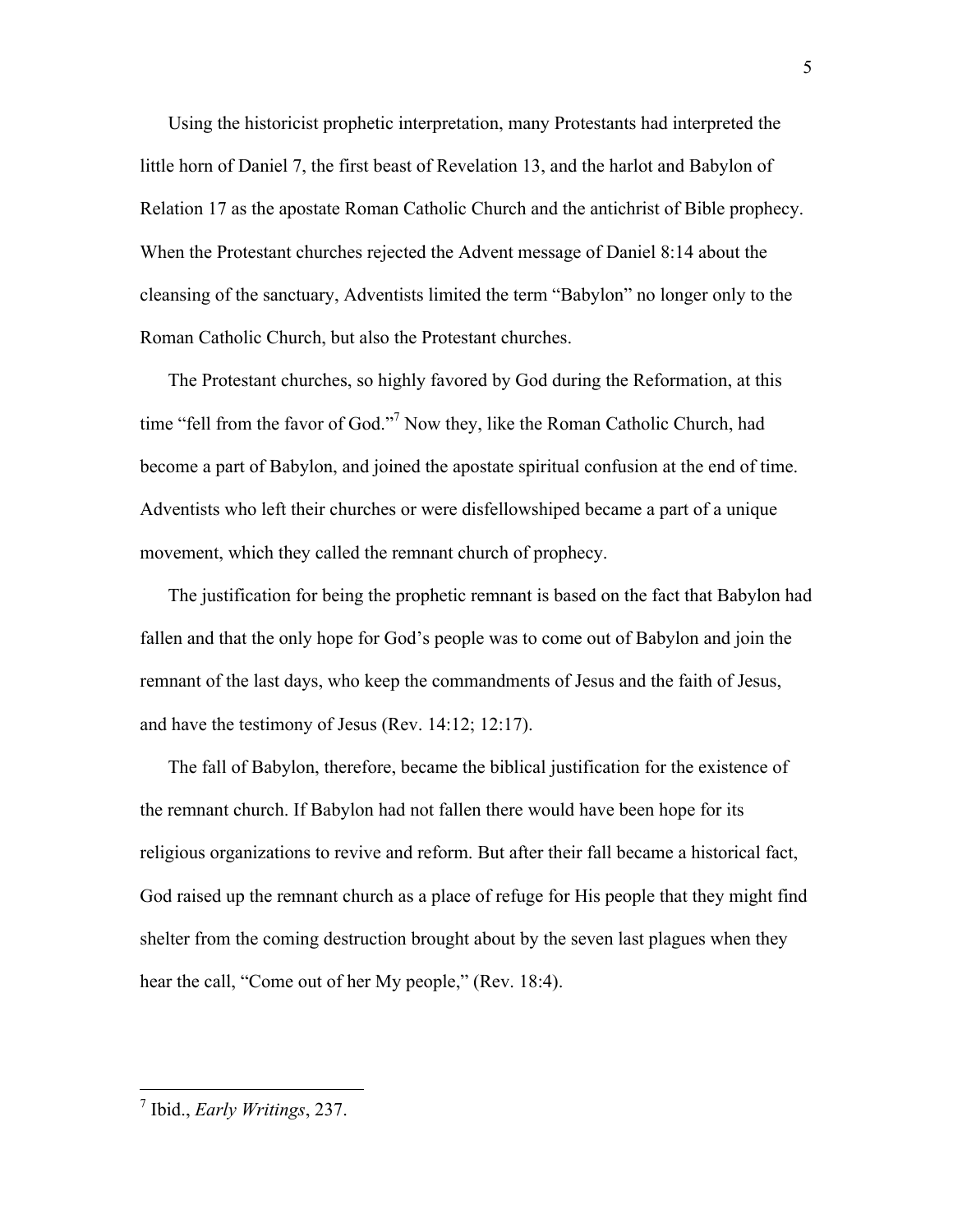### **The Third Angel's Message**

The third angel's message (Rev. 14:9-12) proclaims with a loud cry the last warning to an apostate world to escape the final wrath that God will pour out upon all the disobedient. It contains the most severe warning ever given to humanity against worshiping the beast and his image. It points to the outpouring of the seven last plagues that follow the close of probation, when there is no more mercy because Christ has completed His intercessory ministry in the heavenly sanctuary. God's judgments upon the human race have always been mixed with mercy; the judgments under the last plagues follow the close of probation after which there is no more mercy.

In the seven last plagues, God's wrath falls upon humanity without any mercy because of His indignation against a rebellious world that was willing to utterly annihilate His remnant. The angel said, "You are righteous, O Lord, the One who is and who was and who is to be, because You have judged these things. For they have shed the blood of saints and prophets, and You have given them blood to drink. For it is their just due." (Rev. 16:5, 6).

In the context of historicist interpretation of Revelation 13, the first beast represents Roman Catholicism; the image of the beast, apostate Protestantism. The first power has enforced false worship on the world through most of the Christian era; apostate Protestantism will participate in this effort in the very near future, which will be seen in an enforcement of Sunday as the day to worship God on a worldwide scale.

When Sunday worship will be forced on people the final scenes of Revelation 13 will transpire. Those who bow to the pressure and worship according to the laws enacted through the influence of both of these powers will receive a mark on their foreheads or on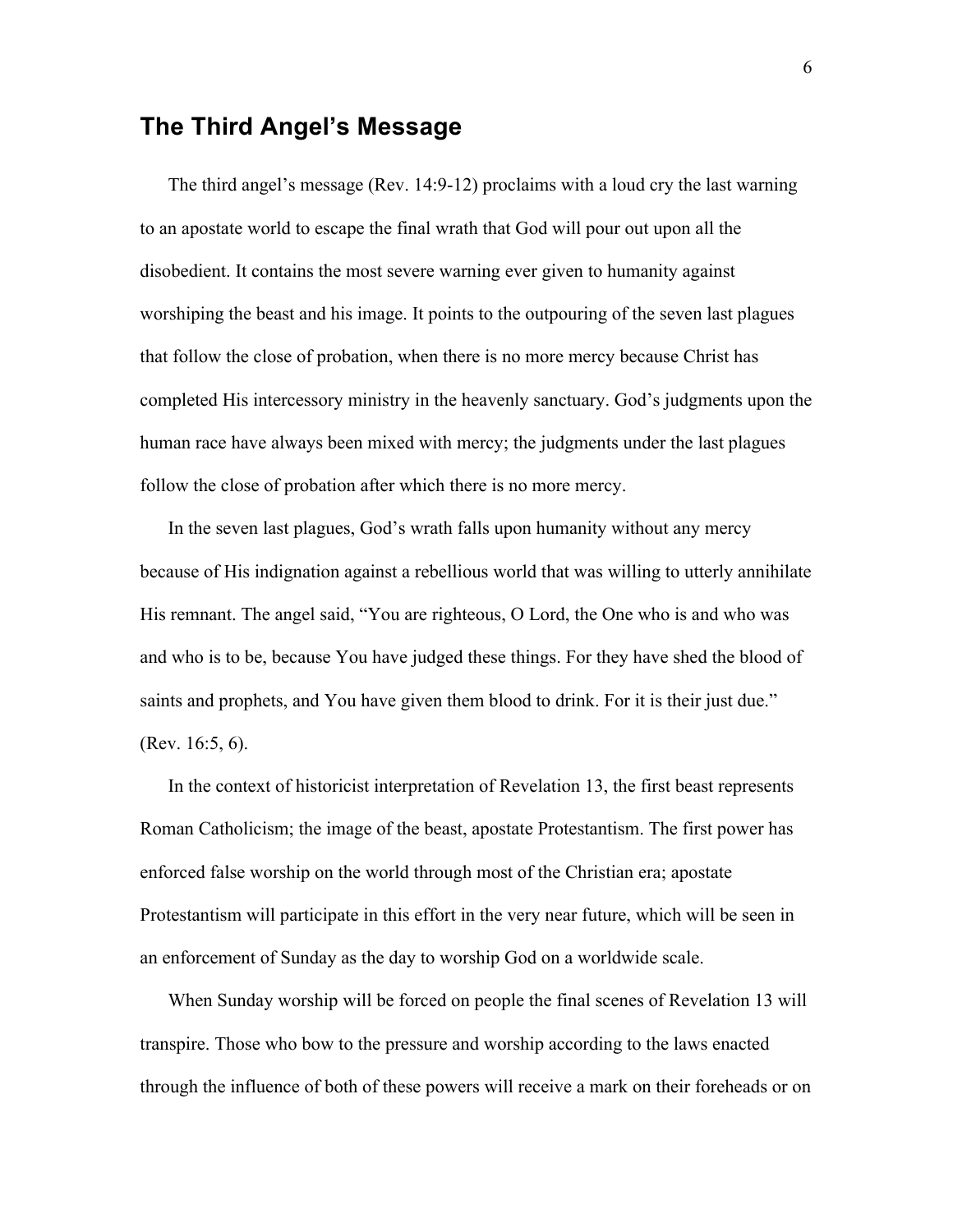their hands. Consequently, they will be subject to the seven last plagues and will utterly perish.

Just before Christ's return all non-Christian religions will unite with this apostate Christian coalition against the Remnant Church. At that time Babylon will be a three-fold union, composed of Catholicism, apostate Protestantism, and spiritualism that embraces all other religions, to influence humanity to accept Sunday worship. Under the seventh plague this three-fold apostate union of Babylon will fall apart and perish (Rev. 16:19).

However, before Christ has completed the investigative judgment, the Remnant will give one final invitation to accept God's mercy—the loud cry of the third angel's message (Rev. 18:1). It is this final and greatest outpouring of the Holy Spirit—the latter rain, that brings about this cry. This is the last and greatest revival and reformation in the history of humanity and also the last invitation of mercy to the world. Those who join this remnant movement receive the seal of the living God from the sealing angel (Rev. 7:1-4) and will be saved from the coming full wrath of God manifested in the seven last plagues (Rev. 15, 16).

### **Unity in Interpreting the Three Angels' Messages**

The above explanation of the three angels' messages is based on the historicist hermeneutic of apocalyptic prophecy. For the Seventh-day Adventist church to fulfill its divine mandate, it is absolutely necessary that theologians be united with the rest of the church's membership in the interpretation of the meaning of these messages. If theologians do not fully accept the historicist method of prophetic interpretation, their influence brings confusion and disunity to the mission of the church and will seriously delay the finishing of the work of preparing people for Christ's return.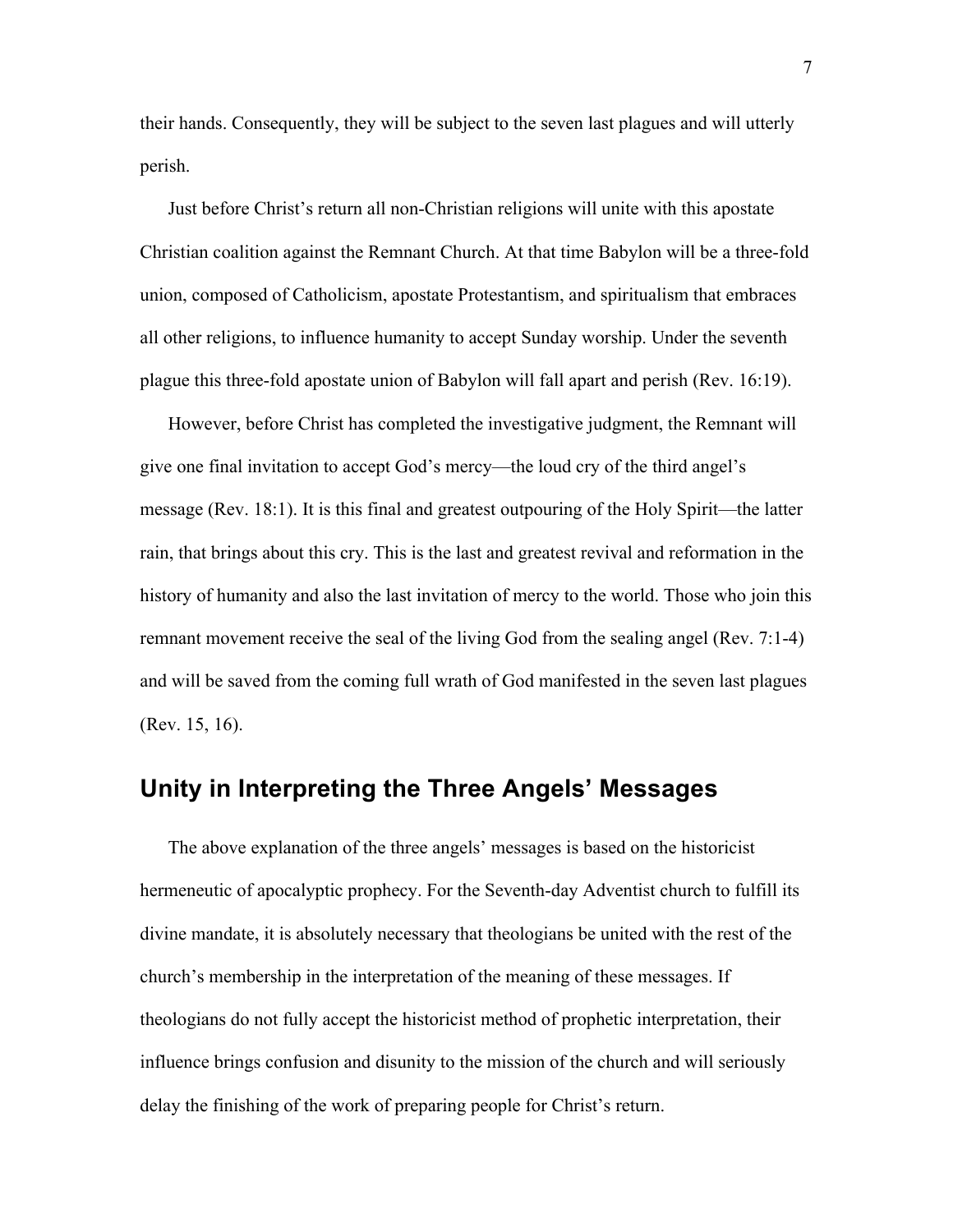From the beginning of the movement, Seventh-day Adventists have followed the

historicist prophetic hermeneutic, which has its roots in the early church and was widely

practiced during the Protestant Reformation. It was formulated by William Miller,

adopted by our pioneers, and confirmed by the Spirit of Prophecy. The success of

Adventism stands and falls with this hermeneutic.

Ellen White clearly endorsed Miller's hermeneutic. She stated:

Those who are engaged in proclaiming the third angel's message $\delta$  are searching the Scriptures upon the same plan that Father Miller adopted. In the little book entitled 'Views of the Prophecies and Prophetic Chronology,' Father Miller gives the following simple but intelligent and important rules for Bible study and interpretation:

"1. Every word must have its proper bearing on the subject presented in the Bible; 2. All Scripture is necessary, and may be understood by diligent application and study;

3. Nothing revealed in Scripture can or will be hid from those who ask in faith, not wavering;

4. To understand doctrine, bring all the scriptures together on the subject you wish to know, then let every word have its proper influence; and if you can form your theory without a contradiction, you cannot be in error;

5. Scripture must be its own expositor, since it is a rule of itself. If I depend on a teacher to expound to me, and he should guess at its meaning, or desire to have it so on account of his sectarian creed, or to be thought wise, then his guessing, desire, creed, or wisdom is my rule, and not the Bible."

The above is a portion of these rules; and in our study of the Bible we shall all do well to heed the principles set forth.<sup>9</sup>

Let us examine these hermeneutical guidelines.

The first rule that "every word must have its proper bearing on the subject presented

in the Bible" stresses the importance that each word of a particular subject must be in

 <sup>8</sup> When Ellen White mentions the phrase "third angel's message" she does not confine it to Rev. 14:9-12 but the includes all three angel's messages of Rev. 14:6-12. See *Spiritual Gifts*, 1:171 and Damsteegt, *Foundations*, 241, 242.

<sup>9</sup> White, "Notes of Travel," *Review and Herald*, November 25, 1884.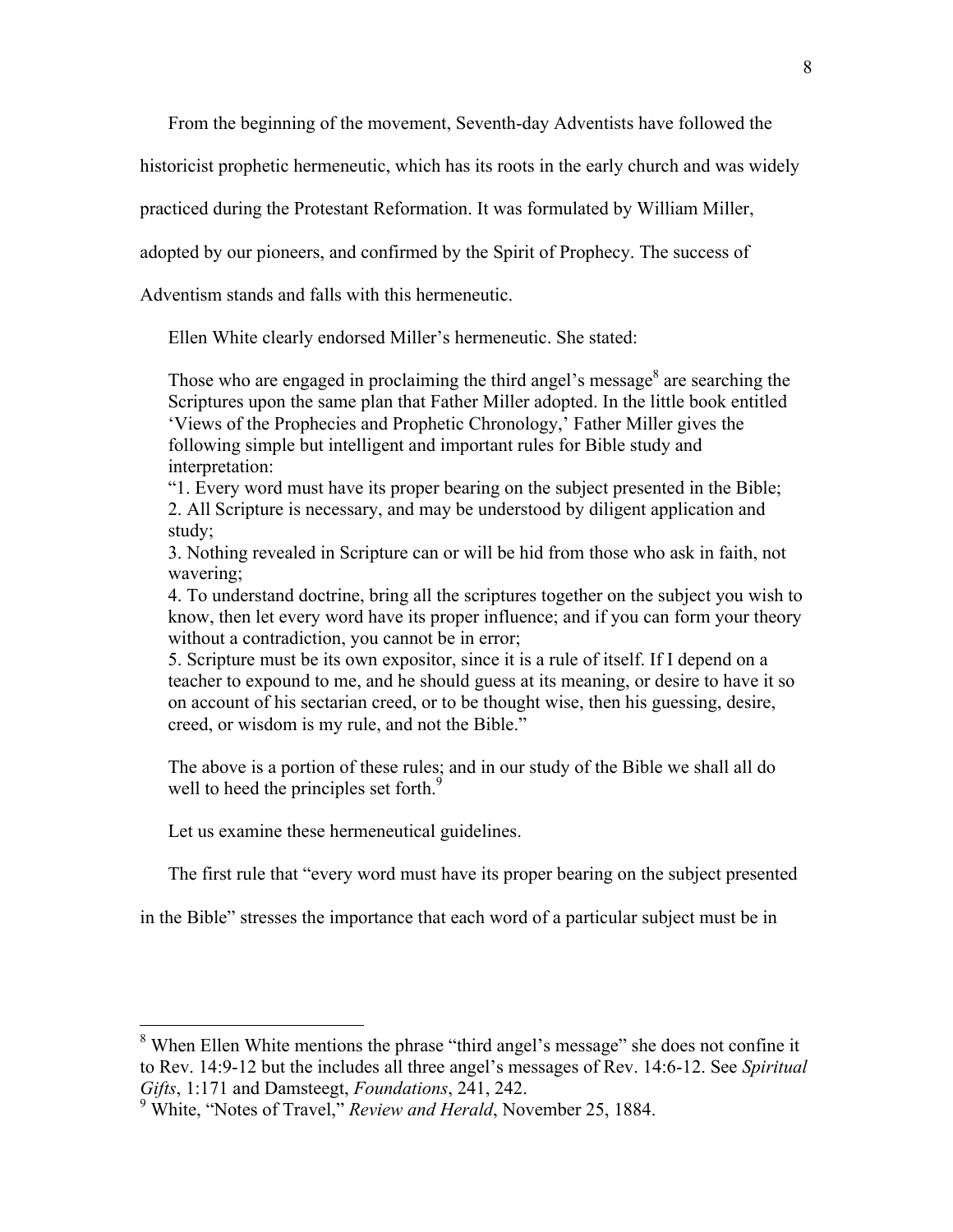harmony with the context of the whole Bible. This contextual method of interpreting the Scriptures guards against taking texts out of their proper context.

In this light, Ellen White warned against the practice of some, who, "in order to sustain erroneous doctrines or unchristian practices," use certain "passages of Scripture separated from the context, perhaps quoting half of a single verse as proving their point, when the remaining portion would show the meaning to be quite the opposite."<sup>10</sup> Her personal use of texts indicates that she has no objection against using a string of texts to prove a point, provided they are in harmony with the whole Biblical context on the subject as Miller suggested.

The second rule that "all Scripture is necessary, and may be understood by diligent application and study" stresses the importance of the larger context. Before interpreters come to a conclusion, they need to consult the whole Bible to ascertain that the interpretation of a passage or text is in complete harmony with its immediate as well as the larger context of the Bible. It points out that the whole biblical canon should be the context in which the interpreter operates. In this light, Ellen White pointed out that one "should learn to view the Word as a whole, and to see the relation of its parts."<sup>11</sup>

This rule cautions us against the practice of using a canon within a canon that draws conclusions from a narrow approach by limiting research to a particular passage, chapter, book or section of the Bible which is done often in the name of exegesis.

The third rule that "nothing revealed in Scripture can or will be hid from those who ask in faith, not wavering" has as its purpose to inspire interpreters with confidence that,

 <sup>10</sup> Ibid., *Great Controversy*, 521. Cf. White, *Desire of Ages*, 719.

<sup>&</sup>lt;sup>11</sup> Ibid., *Education*, 190.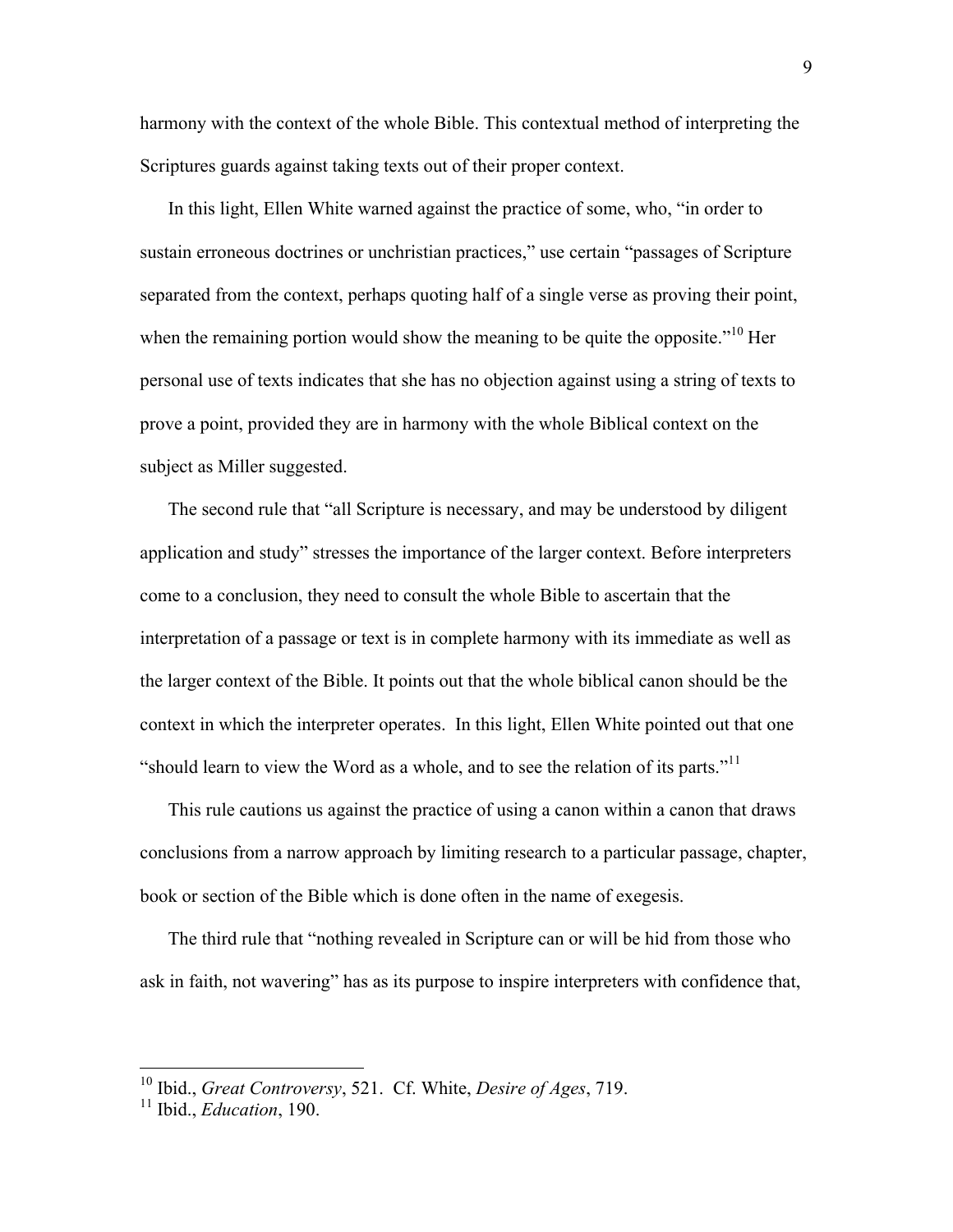when they ask God in faith in their study of the Bible, He will make plain to them what He has revealed.

The fourth rule that "to understand doctrine, bring all the scriptures together on the subject you wish to know, then let every word have its proper influence; and if you can form your theory without a contradiction, you cannot be in error" has been described as the analogy of Scripture method or Scripture principle.

This method teaches that to understand Bible doctrine correctly, it is first necessary to collect all Scripture passages on a certain subject and then to try formulating the doctrine without the slightest contradiction. The method of comparing Scripture with Scripture was also extensively used during the Protestant Reformation.<sup>12</sup>

Commenting on this rule, Ellen White explained that in the study of the Scriptures there is the need of "bringing together all that is said concerning a given subject at different times and under varied circumstances."<sup>13</sup> "Compare verse with verse, and you will find that Scripture is the key which unlocks Scripture."<sup>14</sup> One passage of Scripture will prove "a key to unlock other passages, and in this way light is shed upon the hidden meaning of the word. By comparing different texts treating the same subject, viewing their bearing on every side, the true meaning of the Scriptures will be made evident."<sup>15</sup>

She especially recommends the use of this method to understand difficult passages,<sup>16</sup> to discover the hidden or true meaning of the text,<sup>17</sup> to gain new insights,<sup>18</sup> to correct

 <sup>12</sup> See e.g. Ibid., *Great Controversy*. 203.

<sup>&</sup>lt;sup>13</sup> Ibid., "Search the Scriptures" *Review and Herald*, Oct. 9, 1883.

<sup>14</sup> Ibid., *Counsels to Teachers,* 437.

<sup>15</sup> Ibid., *Fundamentals of Education*, 187; cf. White, *Counsels to Teachers*, 437.

<sup>16</sup> Ibid., *Christian Education*, 59; White, *Steps to Christ*, 90, 91.

<sup>17</sup> Ibid., *Fundamentals of Education*, 187; Ibid., "Bible Study" *Signs of the Times*, Sept. 26, 1895.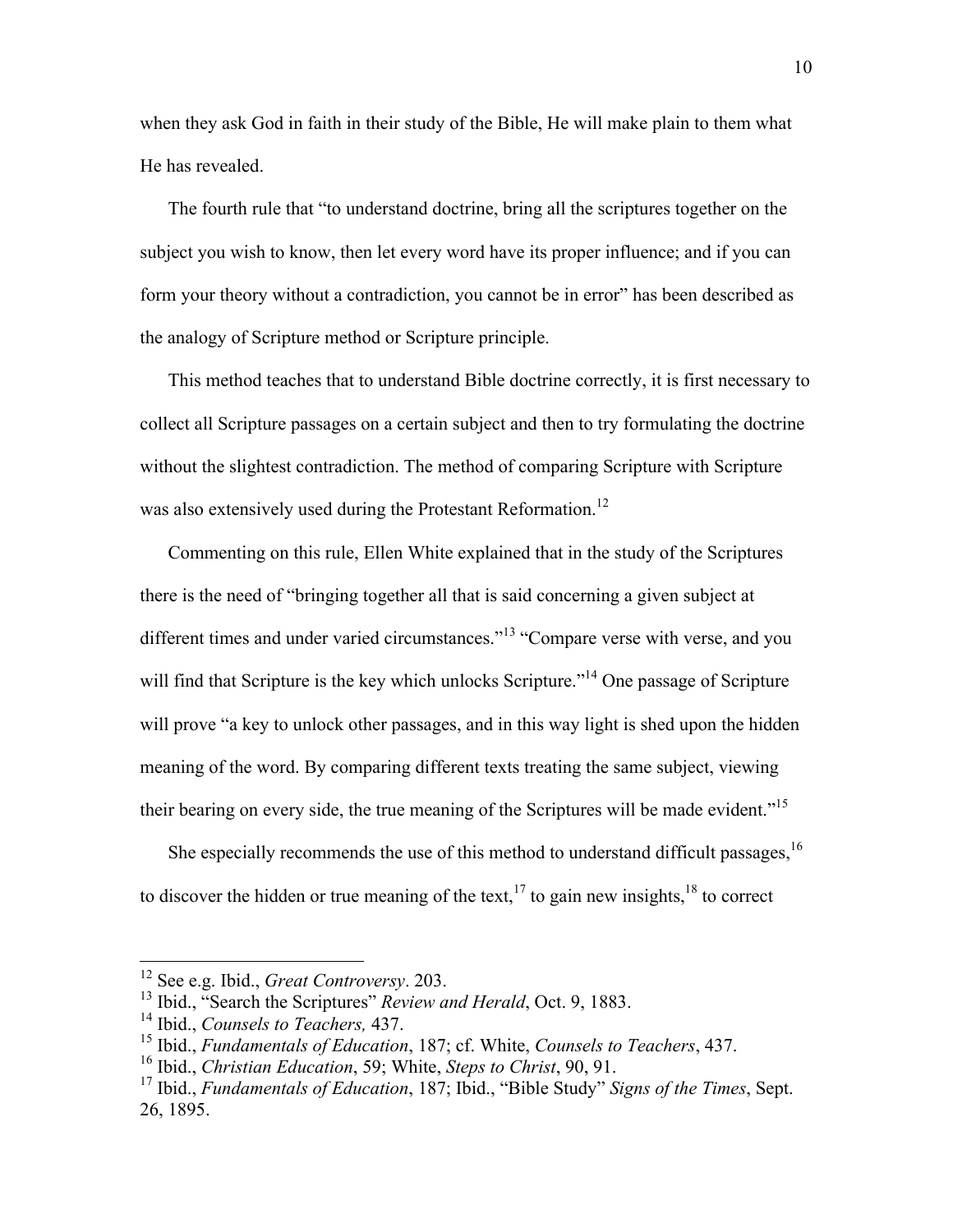misinterpretations,<sup>19</sup> and to solve theological disagreements and perplexities among believers<sup>20</sup>

The fifth rule that "Scripture must be its own expositor, since it is a rule of itself" means that the Bible itself is the key to understand the Bible. In the interpretation of Scripture, therefore, it is not necessary to depend on extra biblical sources or commentators.

On this very point White explained, "we are not to accept the opinions of commentators as the voice of God" because "they were erring mortals like ourselves. God has given reasoning powers to us as well as to them. We should make the Bible its own expositor."21 She places the use of this method within the broad perspective of Christ's role in the great controversy between good and evil.<sup>22</sup> Methods of interpretation, therefore, must be derived from the Bible.

### **Theologians to Uphold the** *Sola Scriptura* **Principle**

In light of the general departure from Bible truth Ellen White stresses the "need of a return to the great Protestant principle—the Bible, and the Bible only, as the rule of faith and duty."23 In regard to the crucial question, "How Should We Than Live?" the answer is to be found in the Bible only—the *Sola Scriptura* principle. Here the answers to the question challenging humans, "What Must I Do to Inherit Eternal Life?" are plainly revealed.

 <sup>18</sup> See Ibid., *Testimonies*, 4:499.

<sup>19</sup> Ibid., MS 4, 1896 in *Manuscript Releases,* 4:56.

<sup>20</sup> Ibid., *Great Controversy*, 354, 423; cf. Ibid., *Testimonies to Ministers*, 476.

<sup>21</sup> Ibid., *Testimonies to Ministers*, 106.

<sup>22</sup> See ibid., *Education*, 190.

<sup>23</sup> Ibid., *Great Controversy*, 204, 205.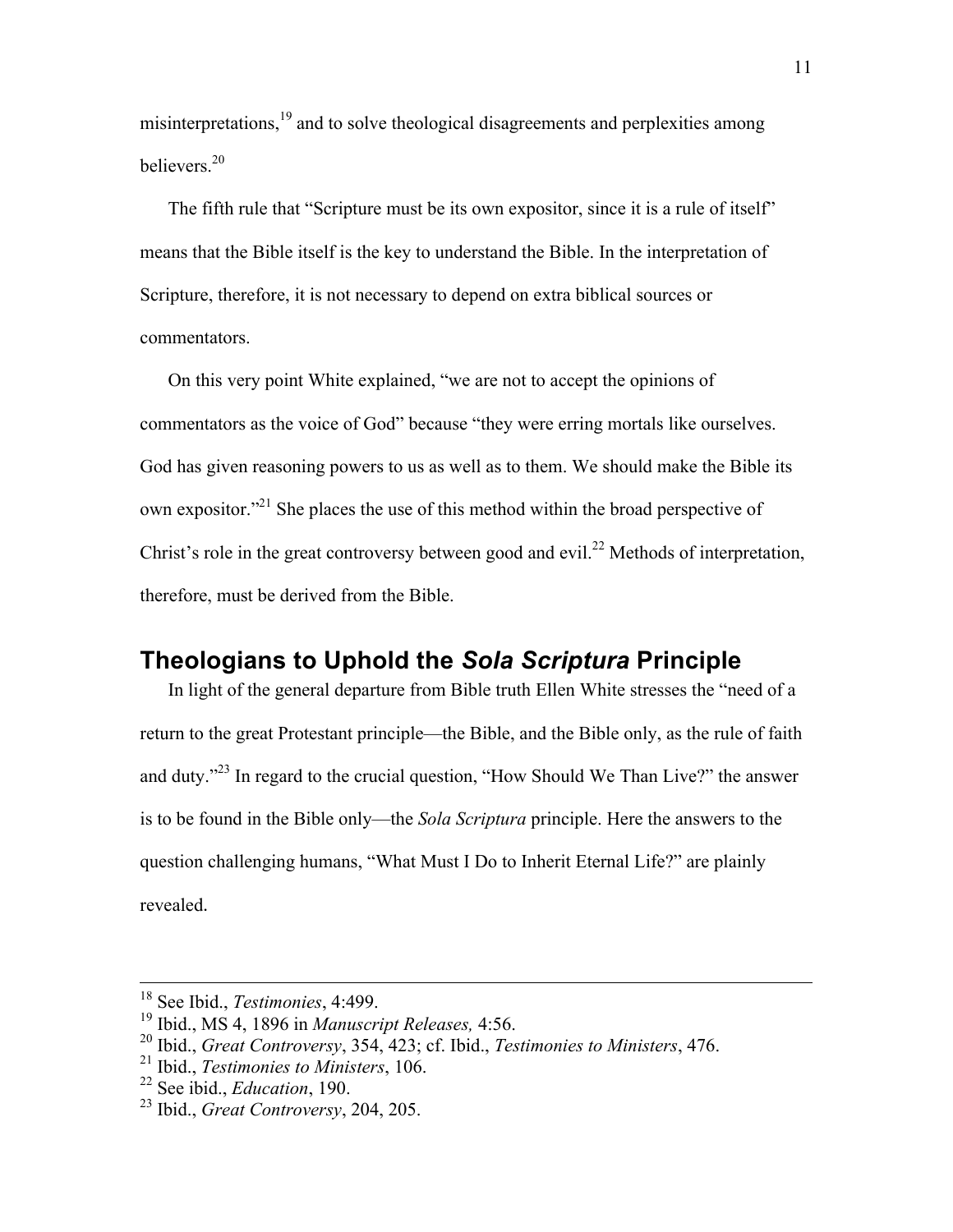No extra biblical literature is necessary. All questions regarding how human beings can be saved and how they can obtain atonement for their sins are spelled out in the Bible. She states, "Searching the Scriptures alone will bring the knowledge of the true God and Jesus Christ whom He has sent."24

Adventist theologians need to keep in mind that in the quest for truth, therefore, there is no need to study extra-Biblical sources to arrive at the ultimate truth of how to be saved. The divine revelation in the Scriptures is fully adequate. "All that man needs to know and can know of God," she says, "has been revealed in His Word and in the life of His Son, the great Teacher."<sup>25</sup>

# **Theologians and the Spirit of Prophecy.**

In the light of "the Bible and the Bible only" principle Adventist theologians have wrestled with the role of the writings of Ellen White in the interpretation of the Scriptures. Here the Bible itself provides the answer. The Bible informs its readers that during the time of the end the testimony of Jesus through the Spirit of Prophecy will be present among the prophetic remnant (Rev 12:17; 19:10; 22:9).

The Bible, Ellen White writes, assures true believers of continual guidance by the Holy Spirit. God has promised to give "visions in the 'last days;' not for a new rule of faith, but for the comfort of His people, and to correct those who err from Bible truth." The reason for this special manifestation of the Holy Spirit in the end-time is because "little heed is given to the Bible." Through the Spirit of Prophecy "the Lord has given a

 <sup>24</sup> Ibid., *Fundamentals of Education*, 415.

<sup>25</sup> Ibid., MS 124, 1903 in *Bible Commentary*, 6:1079.

<sup>26</sup> Ibid., *Early Writings*, 78.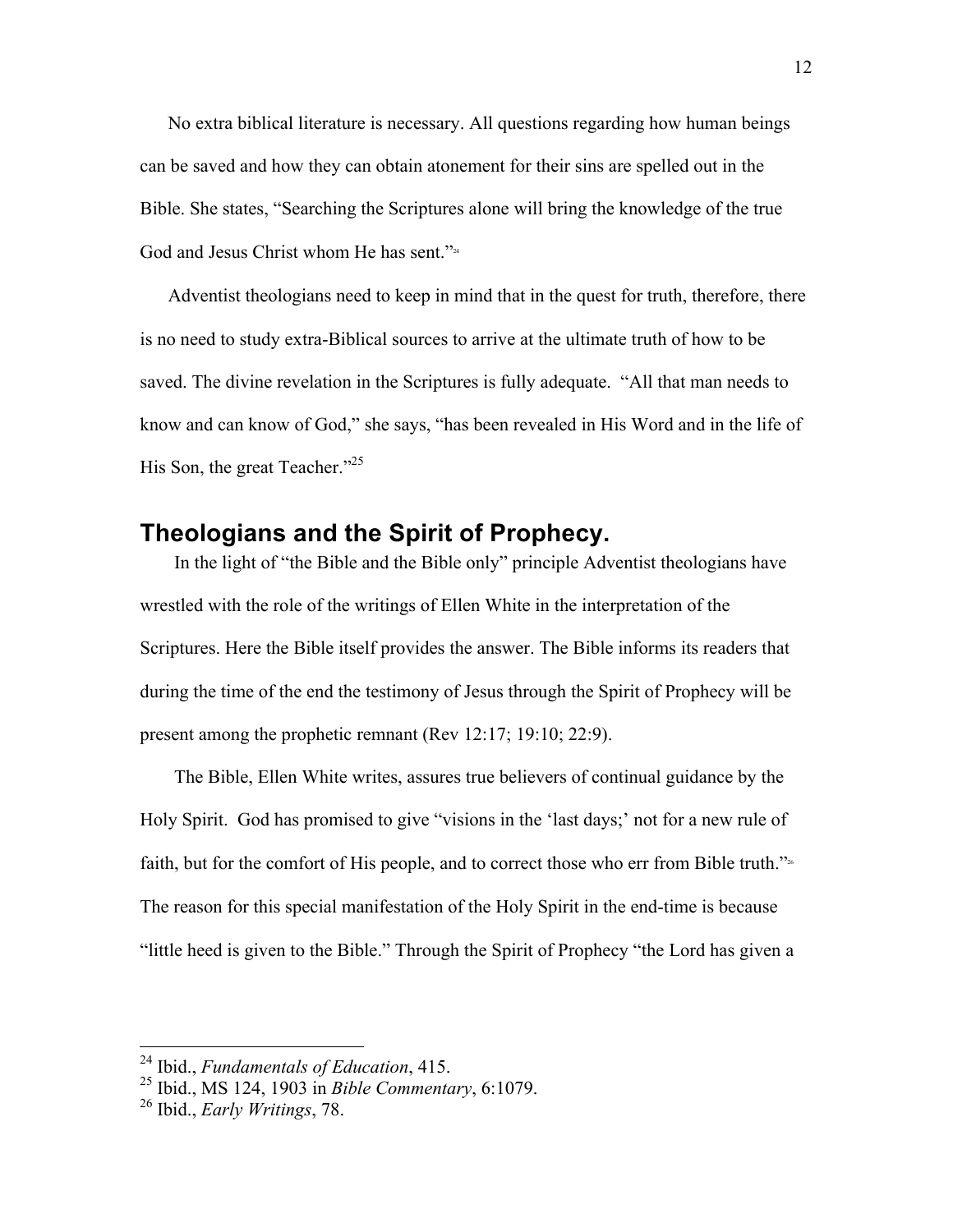lesser light to lead men and women to the greater light." $\alpha$  Ellen White makes the following comparison: "In ancient times God spoke to men by the mouth of prophets and apostles. *In these days* He speaks to them by the testimonies of His Spirit."<sup>28</sup>

If theologians believe that today God especially speaks to the remnant, it is of paramount importance to listen to the testimonies of His Spirit and find out what are God's messages and counsel for the end-time generation. To consult this source of revelation is not contrary to the Bible, but in full harmony with its counsels

#### *Theologians and the Testimonies*

What is the relation of Ellen White's messages or testimonies to the Bible? It is important that theologians realize that her writings are not an addition to the Bible, but an aid to its understanding. "God," she said, "has seen fit in this manner to bring the minds of His people to His word, to give them a clearer understanding of it." $\mathbb{R}^2$  They are not to give "new light" but "to impress vividly upon the heart the truths of inspiration already revealed." She emphasizes that "additional truth is not brought out; but God has through the *Testimonies* simplified the great truths already given and in His own chosen way brought them before the people to awaken and impress the mind with them, that all may be left without excuse."<sup>30</sup>

Although these testimonies are not new light, they contain light that corrects errors and defines truth: "The Lord has given me much light that I want the people to have; for there is instruction that the Lord has given me for His people." She adds, "this is now to come before the people, because it has been given to correct specious errors and to

 <sup>27</sup> Ibid., "An Open Letter...," *Review and Herald*, Jan. 20, 1903.

<sup>28</sup> Ibid., *Testimonies*, 5:661. Italics mine.

 $^{29}$  Ibid., 663.

 $30$  Ibid., 665.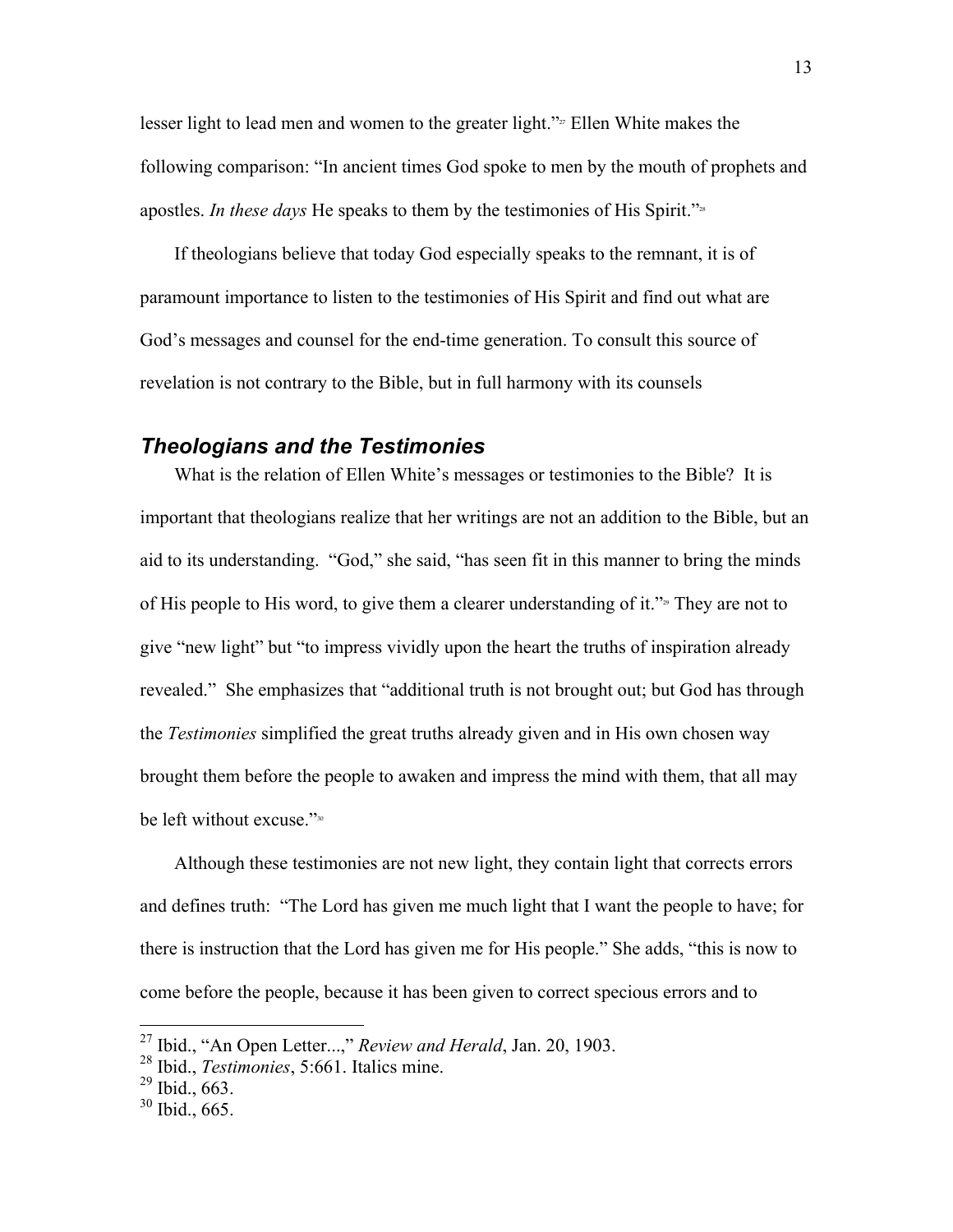specify what is truth."<sup>31</sup> Theologians, therefore, need to consult these messages and see how they can assist to discover the deeper meaning of the Scriptures and avoid incorrect interpretations.

The establishment of the foundations of the Seventh-day Advent Church shows the intimate relationship between the Bible and the Spirit of Prophecy. Often Ellen White's visions would confirm the results of the Bible studies of the Adventist Sabbath keepers during the formative years of the remnant. There were times when the Bible conferences were stalled and her visions broke the deadlock, guiding the believers to the correct Biblical solution.

The truth— "especially concerning the ministration of Christ in the heavenly sanctuary, and the message of Heaven for these last days, as given by the angels of the fourteenth chapter of Revelation," she says, "has been sought out by prayerful study, and testified to by the miracle-working power of the Lord." It is God Himself, she declares, who "through His Word and the testimony of His Spirit" has revealed the permanence of these "fundamental principles [way marks or land marks] that are based upon unquestionable authority." $\frac{3}{2}$ 

### *The Meaning of the "Bible Only"*

An analysis of Ellen White's use of the phrase "the Bible and the Bible only" reveals that she contrasts it with human "views and ideas,"<sup>33</sup> erroneous traditions on the Sabbath and the Law of God, $\alpha$  opinions of scholars, scientists, theologians," $\alpha$  "sayings and doings"

 <sup>31</sup> Ibid., Letter 127, 1910 in *Selected Messages,* 3:32. The published source has a typographical error. It refers to Letter 117 instead of 127.

<sup>32</sup> Ibid., *Selected Messages*, 1:208.

 $33$  Ibid., "Missionary Appeal."

<sup>34</sup> Ibid., *Great Controversy*, 448.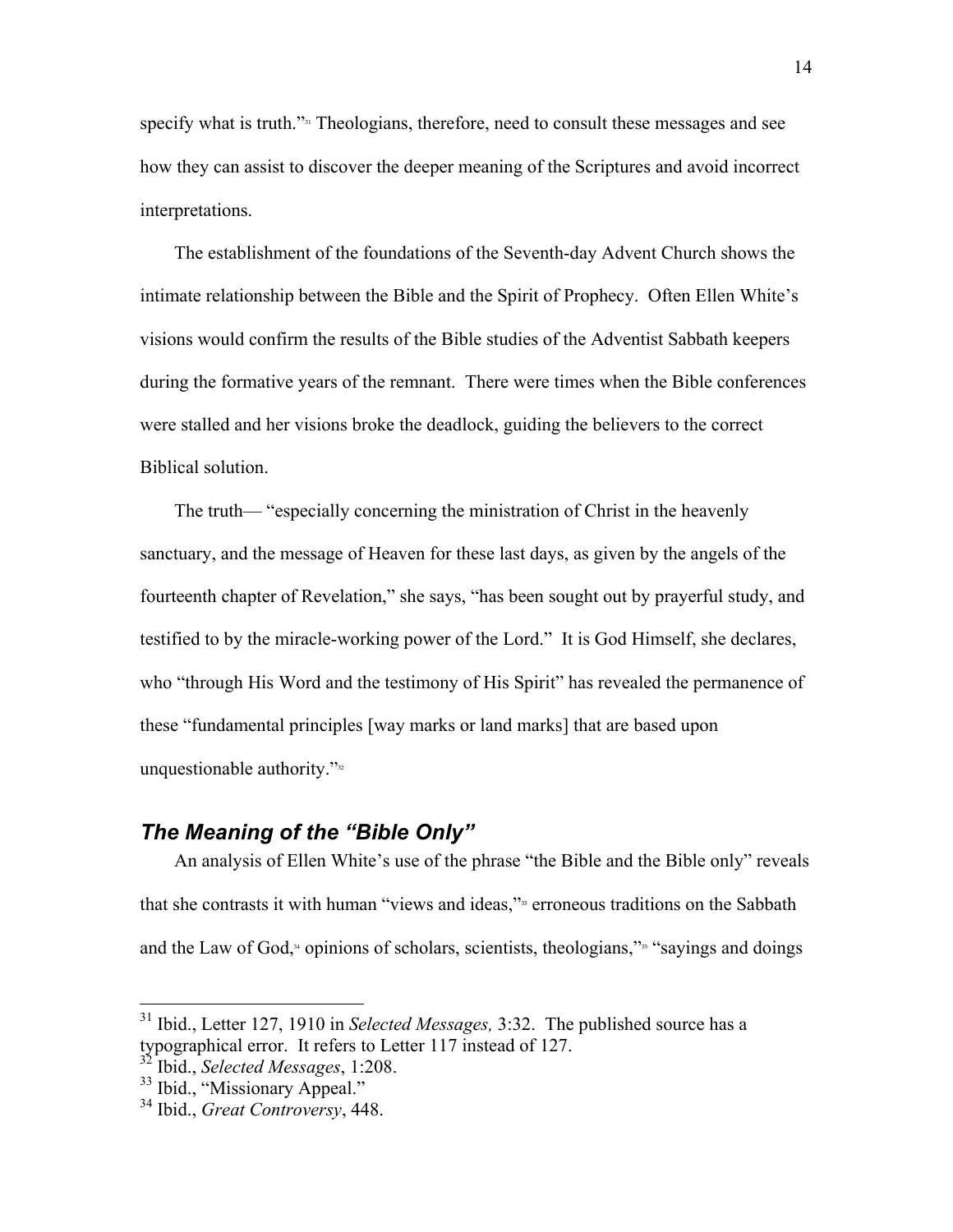of men,"<sup>36</sup> "human wisdom,"<sup>37</sup> false visions,<sup>38</sup> views of the churches steeped in popular theology from which the early Adventists separated themselves,<sup>39</sup> the "religions of fable" and tradition," "imaginary religion," "a religion of words and forms," and "tradition and human theories and maxims."<sup>40</sup> These phrases show that she uses the "Bible only" to contrast Biblical truth with the *unbiblical* positions of religious traditions.

This expression "the Bible only" she never used for contrasting her own writings with the Bible. In Ellen White's mind there was perfect harmony between the Bible and her writings because "the Holy Ghost is the author of the Scriptures and the author of the spirit of prophecy."<sup>41</sup> Therefore "it is impossible that the teachings of the Spirit should ever be contrary to that of the word."<sup>42</sup>

This unique relationship between the Bible and the Spirit of Prophecy has given the latter a place above all extra-Biblical sources. Consequently in Bible study the writings of the Spirit of Prophecy hold a superior position over other research tools.

### **Theologians to Preserve Church Unity**

Theologians have a serious obligation to see that their influence will preserve the unity of the church by upholding its end-time message and mission. They do well to remember Ellen White's comment in this regard: "Those who have accepted the truth of the third angel's message are to hold it fast by faith, and it will hold them from drifting

 <sup>35</sup> Ibid. 595.

<sup>36</sup> Ibid., *Counsels on Sabbath Work*, 84.

<sup>37</sup> Ibid., *Fundamentals of Education*, 200.

<sup>38</sup> Ibid., *Selected Messages*, 2:85.

<sup>39</sup> Ibid., W*riters and Editors*, 145.

<sup>40</sup> Ibid., *Prophets and Kings*, 624-626.

 $41$  Ibid., Letter 92, 1900.

<sup>42</sup> Ibid., *Great Controversy*, vii.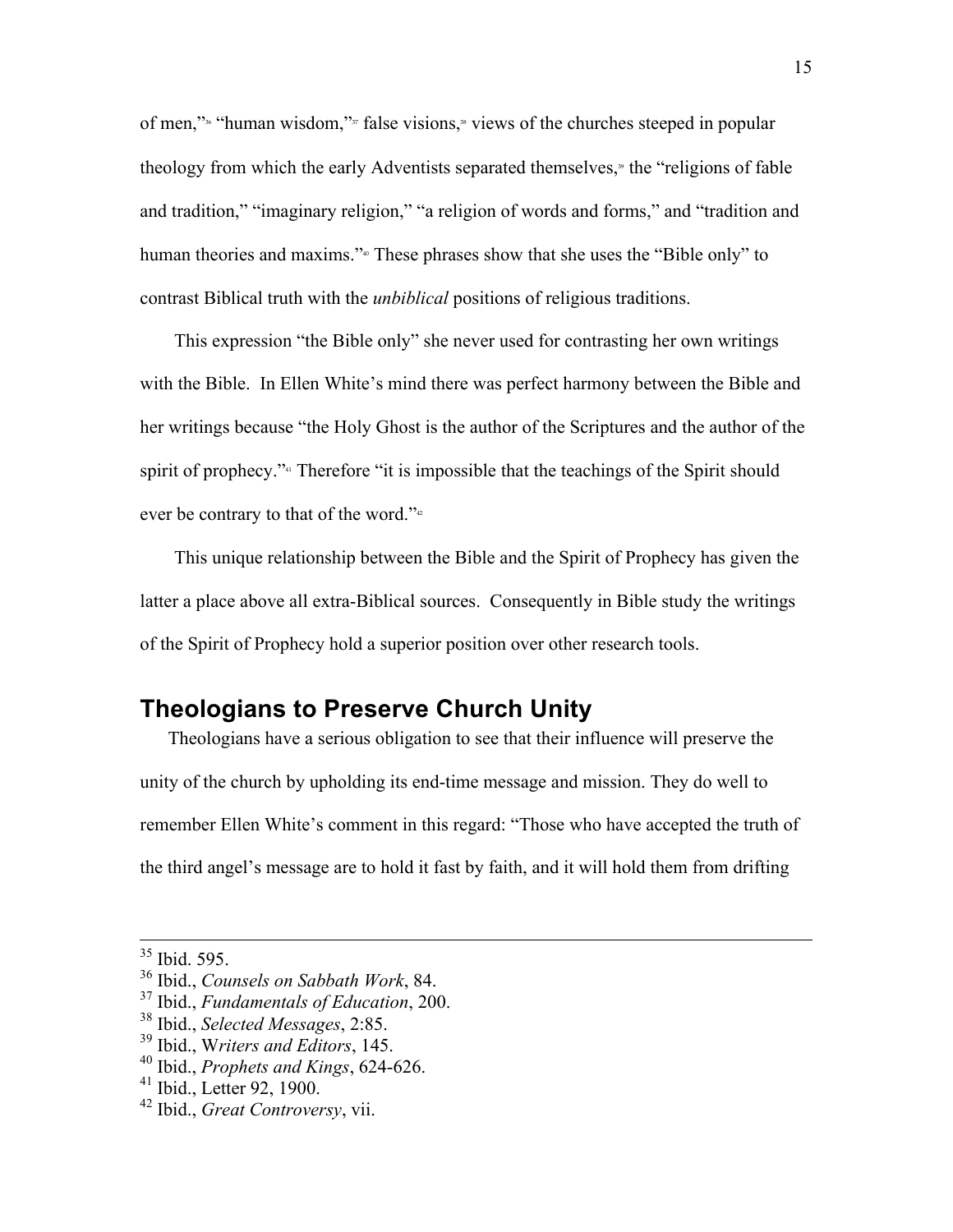into superstitions and theories that would separate them from one another and from God." $43$ 

When she mentions the "third angel's message" she does not see it apart from the first and second angel's messages, but includes it in this phrase all three angels' messages. To understand and accept the third angel's message necessitates the acceptance of the first and second angels' messages. Only then the third angel's message could be comprehended.<sup>44</sup>

Theologians are to uphold the gospel proclamation for the end-time, which is the key to the moral restoration of humanity. White emphasized, "A great work is to be accomplished in setting before men the saving truths of the gospel."<sup>45</sup> In spelling out the far-reaching effect of these gospel truths, she stated, "This is the means ordained by God to stem the tide of moral corruption. This is His means of restoring His moral image in man. It is His remedy for universal disorganization. It is the power that draws men together in unity. To present these truths is the work of the third angel's message."<sup>46</sup> This is not one mission amongst others. No. "The Lord designs that the presentation of this message shall be the highest, greatest work carried on in the world at this time."<sup>47</sup>

As servants of the church, theologians need to understand the depth, height, and width of the last message of mercy that unites Seventh-day Adventists so that they become aware of significant neglected aspects of this all-embracing message. An important task

 <sup>43</sup> Ibid., *Heavenly Places*, 349

<sup>44</sup> Ibid., Spiritual Gifts, 1:171. See Damsteegt, *Foundations*, 242.

<sup>45</sup> White, *Testimonies*, 1:11.

 $46$  Ibid.

 $47$  Ibid.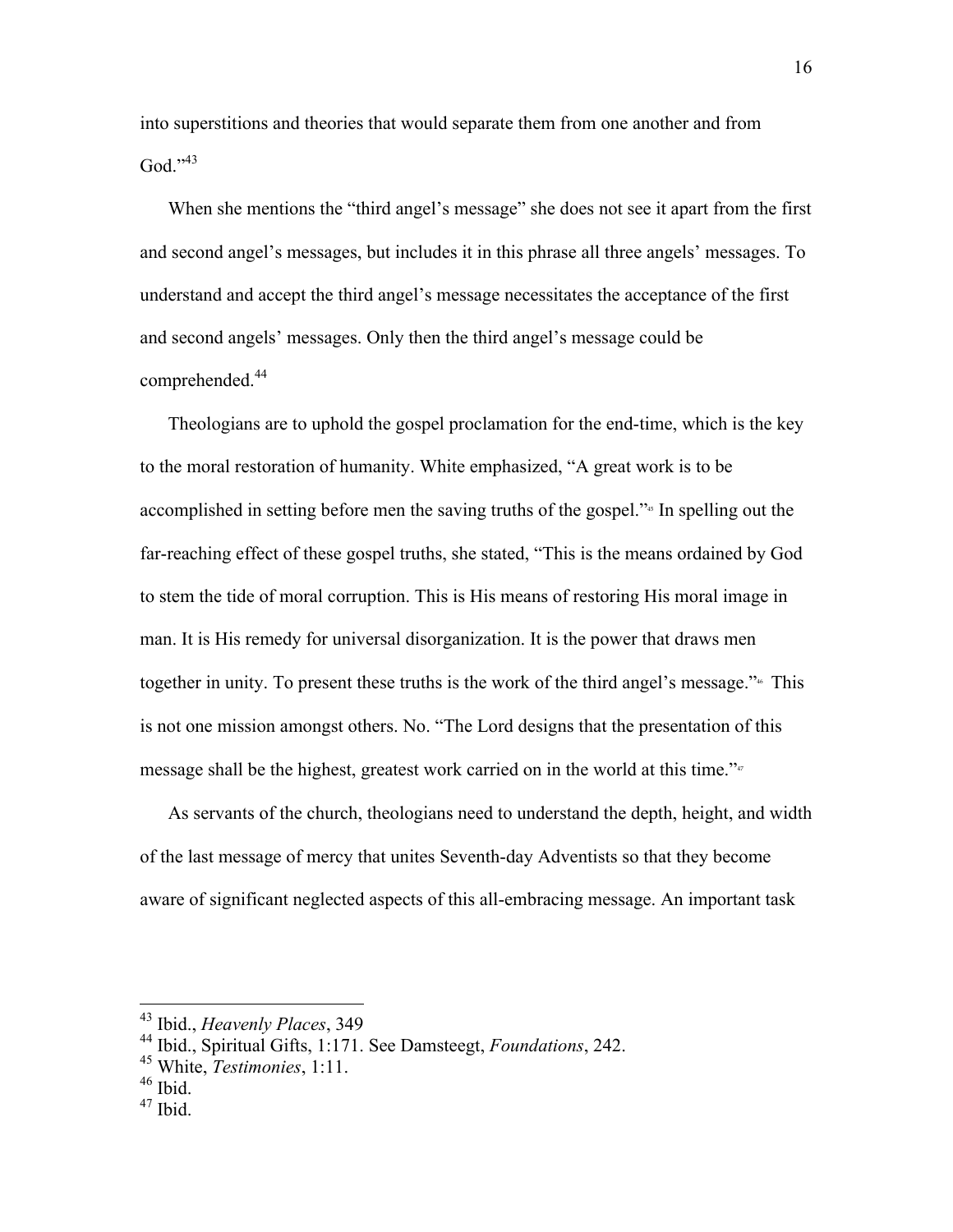is to impress the church's leadership and laity that in our mission to restore humanity in the image of God is to make sure that

health reform is to stand out more prominently in the proclamation of the third angel's message. The principles of health reform are found in the word of God. The gospel of health is to be firmly linked with the ministry of the word. It is the Lord's design that the restoring influence of health reform shall be a part of the last great effort to proclaim the gospel message.<sup>48</sup>

Theologians ought to be a part of the mission outreach of the church, working together with evangelists and medical missionaries, supporting them in the proclamation of the three angels' messages. Stressing the need for unity in action, White appealed for "the necessity of all our laborers working in unity, with one mind and one judgment."

# **The Role of the Holy Spirit**

The unity among theologians is not something they bring about by themselves in professional societies, committees, conventions, or conferences. Unity is brought about as a result of genuine conversion and the Holy Spirit; division is caused by the absence of conversion and the Spirit. "All who are truly converted unto the proclamation of the third angel's message," White wrote, "must not present to the world, to angels, and to men, division in the place of unity. The truth of God sanctifies the receiver to be a channel and representative of His grace to the world and to angels and to men. All who are called [are] prepared and aided by one Agency**.**" 50

It is the Holy Spirit who brings theologians into an intimate unity of brotherly love, fellowship, and cooperation, as well as giving their full support to the Church. "From one

 <sup>48</sup> Ibid., *Testimony Studies on Diet and Foods*, 88.

<sup>49</sup> Ibid., "Our Responsibility as Stewards," *Home Missionary*, December 1, 1894.

 $50$  Ibid., "Each Follower of Christ is Called to Work; All are to Copy Christ, the Pattern; Harmony to Prevail," Ms 130, 1901 in 16MR 196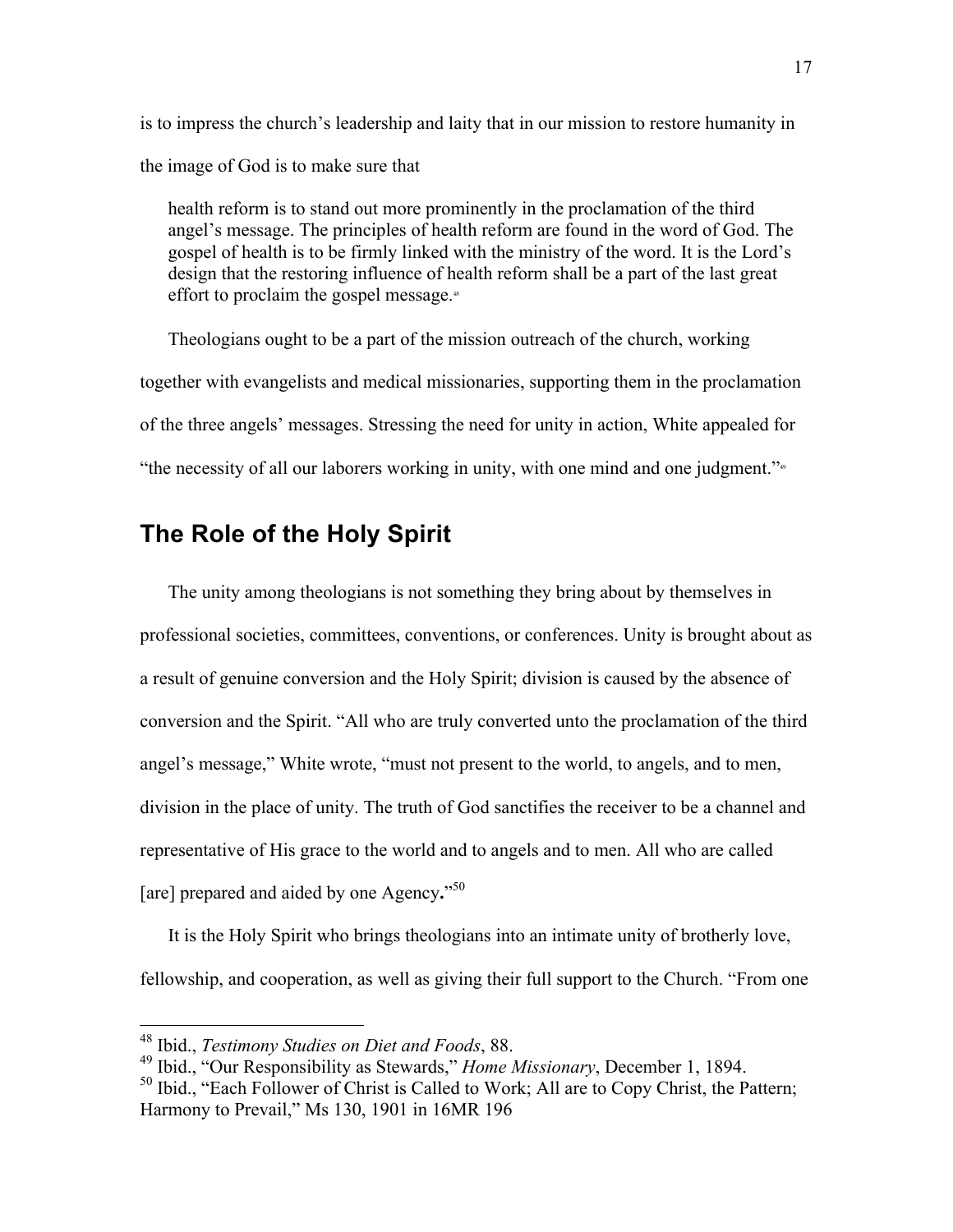great and powerful Source there would be love and unity; their Christian instrumentality to be proved and to glorify God in love and harmonious action, each strengthening the other and each taking diligent heed to his own course of action in the great and solemn work before them in presenting the sanctifying truth to souls ready to die.<sup>551</sup>

The achievement of unity in the church does not come easily. A clear stand must be taken against falsehood and heresies. White stated, "Evil must be assailed; falsehood and error must be made to appear in their true character; sin must be denounced; and the testimony of every believer in the truth must be as one. All your little differences, which arouse the combative spirit among brethren, are devices of Satan to divert minds from the great and fearful issue before us."<sup>52</sup>

True unity that brings genuine peace will not exist when a false peace reigns in the church. White pointed out that we need to make a united effort against falsehoods that presently exist: "The true peace will come among God's people when through united zeal and earnest prayer the false peace that exists to a large degree is disturbed. Now there is earnest work to do. Now is the time to manifest your soldierly qualities; let the Lord's people present a united front to the foes of God and truth and righteousness."<sup>53</sup>

Referring to how the early Christians experienced unity, White said, "when the Holy Spirit was poured out upon the early church, 'the whole multitude of them that believed were of one heart and of one soul.' The Spirit of Christ made them one. This is the fruit of abiding in Christ."<sup>54</sup>

 $54$  Ibid.

 <sup>51</sup> Ibid., 16MR 196.

<sup>52</sup> Ibid., MR311, 48

 $53$  Ibid.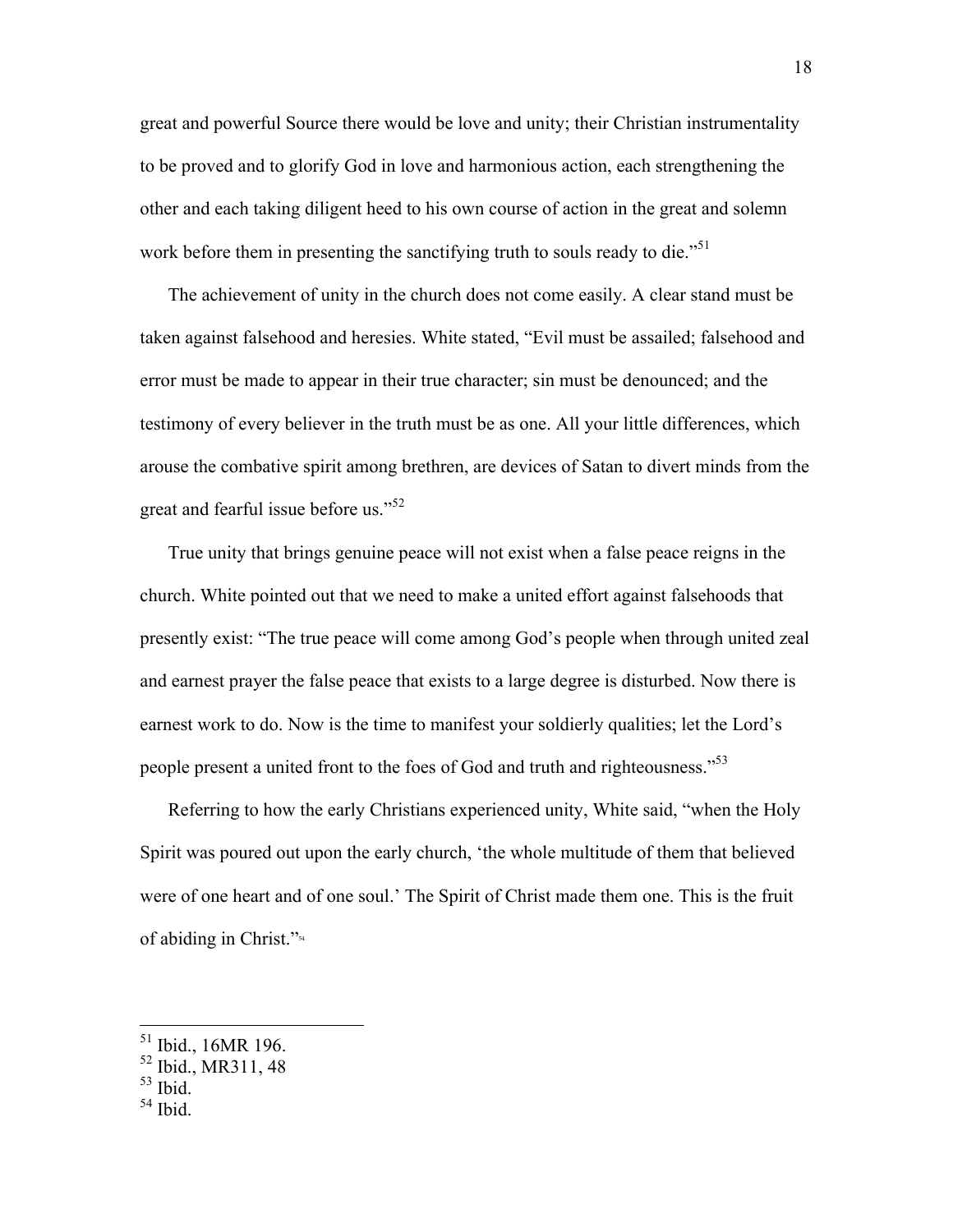Describing the process by which the Holy Sprit tries to bring about this desired unity today, she said,

We have need of divine illumination. Every individual is striving to become a center of influence; and until God works for His people, they will not see that subordination to God is the only safety for any soul. His transforming grace upon human hearts will lead to unity that has not yet been realized; for all who are assimilated to Christ will be in harmony with one another. The Holy Spirit will create unity.<sup>55</sup>

### **Unity and Diversity Among Theologians**

Throughout the years the writings of Seventh-day Adventist theologians have increasingly come under scrutiny by its membership. Internet communications reveal a growing number of controversies in the remnant church. This is unfortunate, for it negatively affects the mission thrust of the remnant church. Several factors are responsible for these controversies that are causing divisions amongst Seventh-day Adventists. From the above, it is clear that theologians need a unity based on Christ's last message of mercy.

One major factor may be a misunderstanding of academic freedom and the oftenclaimed argument that we have in our church unity in diversity, not uniformity. Again it will be helpful to consider the counsels of the Spirit of Prophecy on how to unitedly publish about our unique message.

Ellen White strongly encouraged writing on this subject but to keep in mind the nature of unity in diversity. She compares this unity to the relationship between the organs of the human body. Said she, "In regard to our brethren writing on the third angel's message. Let them write. Bear in mind that in the branches of the vine there is

 <sup>55</sup> Letter 25b, 1892 (MR311, 48)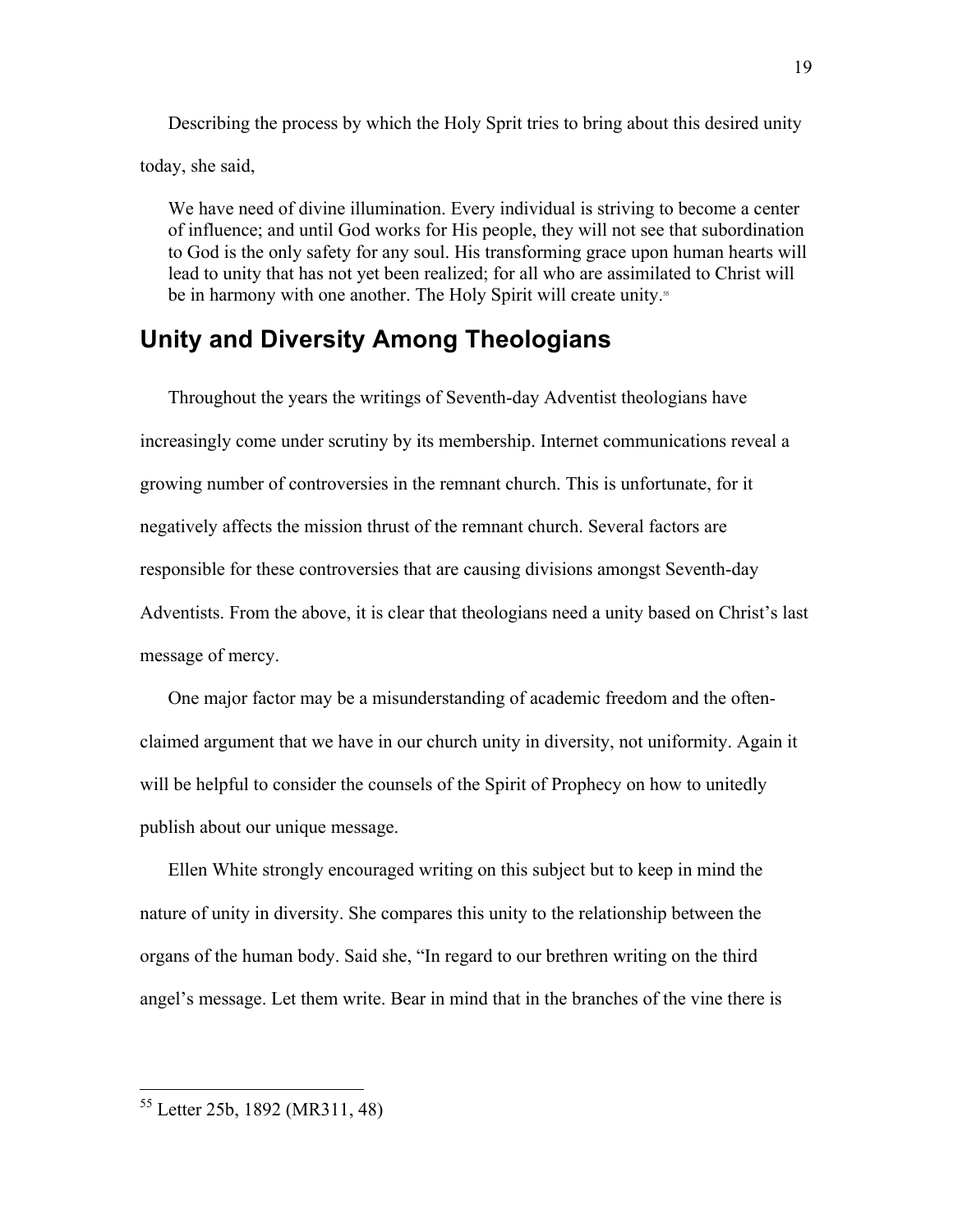diversity in unity. . . . There is an unseen, conscious, indivisible unity, keeping the bodily machinery in action, each part working in harmony with every other. . . ."<sup>56</sup>

She cautions against uniformity, stating, "we are not to feel that we must speak the very same things, giving the same representation in the same words, and yet there is to be unity in the diversity."<sup>57</sup> She illustrates a healthy diversity by pointing to the gospels, explaining, "all the different testimonies unite to form one whole, as the books of the Bible are brought together, and bound under one cover. But should Matthew, Mark, Luke and John go off on some tangent, contradicting each other's testimony, then there would be confusion. In all the presentation of truth by different minds, there is to be unity in diversity."<sup>58</sup>

She warns against the desire of trying to be different, stating, "one must not labor to have everything that comes from his mind entirely different from that which comes from another man's mind."<sup>59</sup> Instead of attempting to be different, she calls on the need to follow the leadings of the Holy Spirit. Said she, "he is to follow in the line where the Spirit of the Lord shall direct, then there will be different figures and different ways of presentation, that will interest and educate different minds."60

Striving for originality is also dangerous. Said White,

Some are always straining to get something original; this places them in great danger. They produce something new, that is not according to the Word of God, and they have not the discernment to see the real harm that results from their ambition to excel some other one in new and strange productions. Thus error comes to appear to them

<sup>&</sup>lt;sup>56</sup> Ibid., Letter 53, 1900, pp. 1-7. (To S. N. Haskell, April 5, 1900.) "Diversity in Unity in God's Work," MR 550, in 8MR 66.

<sup>57</sup> Ibid., 67

<sup>58</sup> Ibid.

 $59$  Ibid.

 $60$  Ibid.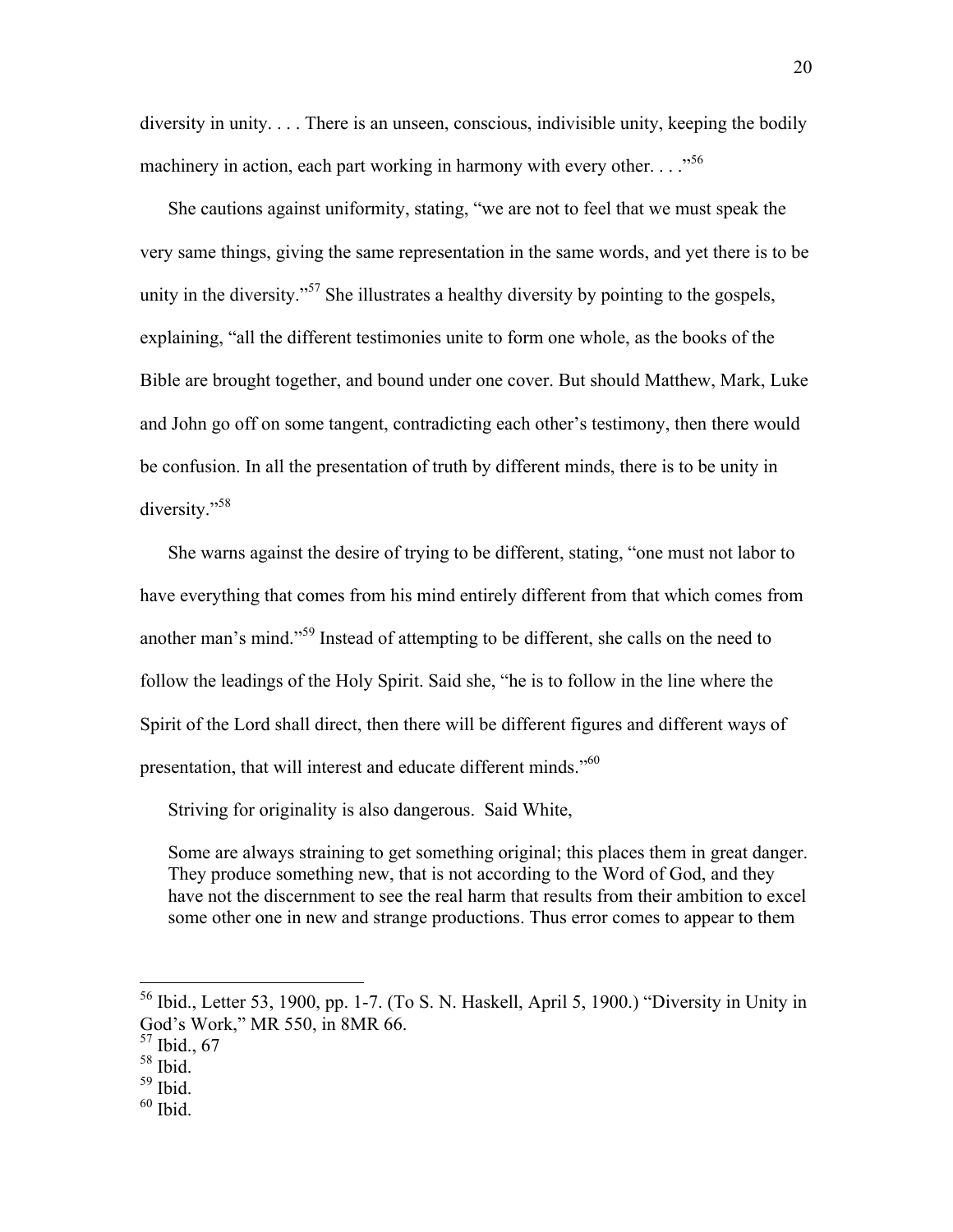as truth, and they present it as wonderful new light, when it is an innovation that makes of none effect a 'Thus saith the Lord.'<sup>61</sup>

White emphasized the need to leave room for the workings of the Holy Spirit. "Let all be under the controlling influence of the Holy Spirit of God. Under the direction of the Holy Spirit, one may use the same expressions used by a fellow-worker under the same guidance. He should not make an effort to do this, nor not to do it, but leave the mind to be acted upon by the Holy Spirit. There is one thing all should do, 'Endeavor to keep the Unity of the Spirit, in the bonds of peace. $\cdots$ <sup>62</sup>

She cautions those writing on the truth against selfishness in their evaluation of others who do not express truths in the exactly the same way: "Men may not have precisely the same way of viewing or expressing truths as we have, yet they may be just as precious in the sight of God as we are. There is not to be a thread of selfishness or self-exaltation in our work, for we are drawing our spiritual supplies from the same store-house, and are wholly and entirely dependent upon God, for His grace and His Spirit's working."<sup>63</sup>

### **Threats to Theological Unity in the Church**

#### *Use of extra biblical scholarly sources*

In reflecting on present influences that endanger the unity among theologians, the author can see no greater danger for the church than the adoption of non-Adventist theological views in the interpretation and exposition of Scripture and its prophecies.

Light from the heavenly sanctuary revealed that since 1844 Adventists are living in the most solemn era of earth's history when Christ our High Priest is completing His investigative judgment. The Holy Spirit is also purifying the Remnant Church in

 $^{61}$  Ibid.

 $62$  Ibid.

 $63$  Ibid., 68.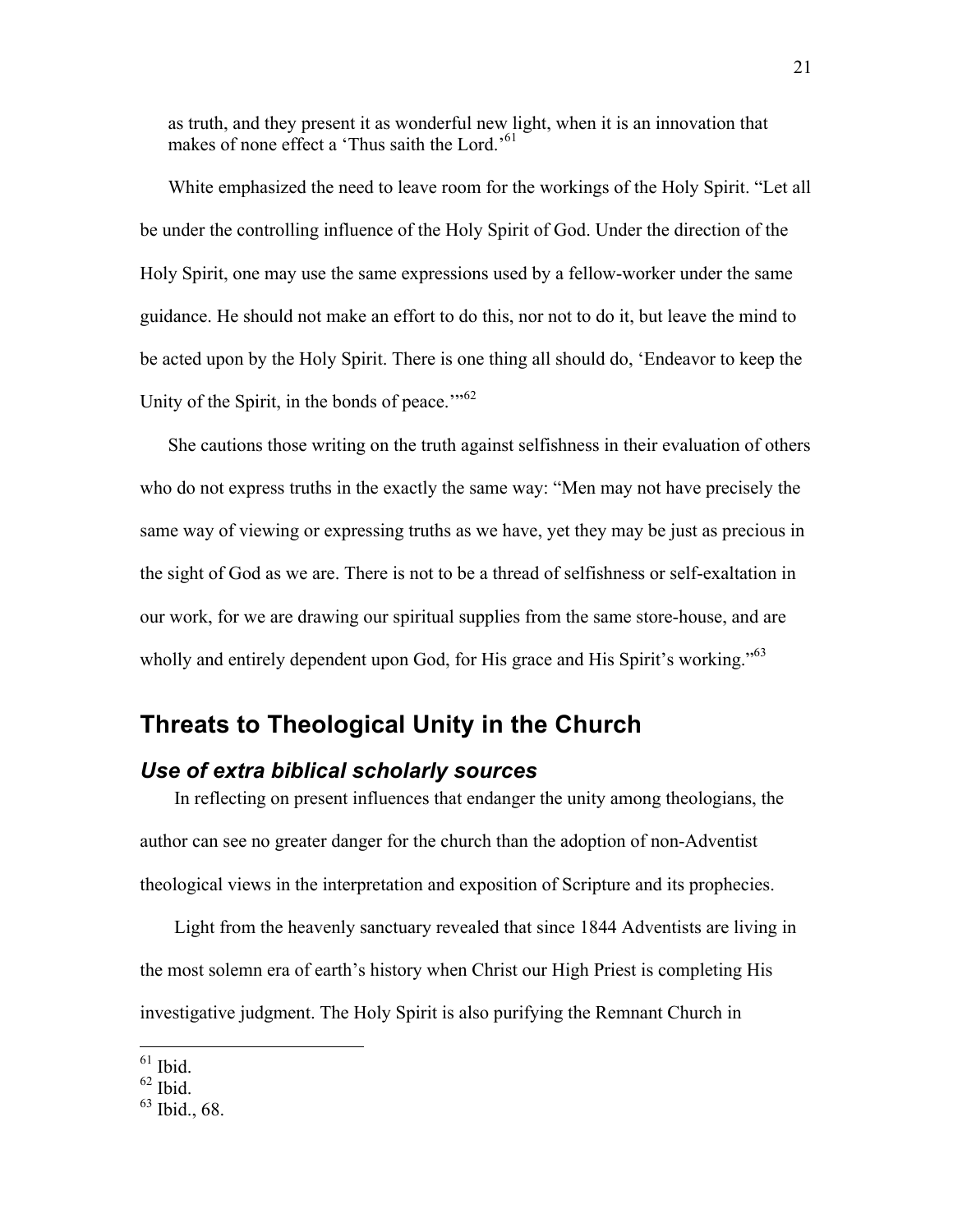preparation for the final sealing of His people that protects them from the coming calamities. Through these new insights Adventists have been motivated to adopt a special end-time lifestyle in preparation for the second advent. This understanding is totally absent among non-Adventists. When Seventh-day Adventist scholars evaluated these end-time lifestyle practices in the light of non-Adventist sources, the result has been heated controversies without end, seriously dividing our churches.

All Seventh-day Adventist scholars are no longer careful in scrutinizing whether the non-Adventist sources and even the Adventist sources they quote are using the same hermeneutics that Seventh-day Adventists have applied since the pioneers. Before using any source into our research and writing the question needs to be asked, "Do these authors approach the Bible with the same high view of Scripture, have the same concepts on revelation and inspiration, the nature and infallibility of Scripture, and the 'Bible only' principle?" This is of paramount importance. Differences on these vital concepts affect the correct interpretation of the biblical text.

How many Seventh-day Adventist scholars consider impact of the fall of Babylon on the theological disciplines of these churches since 1844? It is important to remember that following 1844, the churches gradually departed from the historicist method of interpretation of the Bible and a spiritual darkness came upon them that impacted them in areas of prophetic interpretation, theology, and lifestyle. In their departure from historicism, the churches gave up the sound methods used by the Protestant Reformers and early Adventists, leading them into futurism, preterism, idealism and other speculative approaches. These views have significantly influenced the scholarly community in their interpretation of the Bible with its subsequent sad results.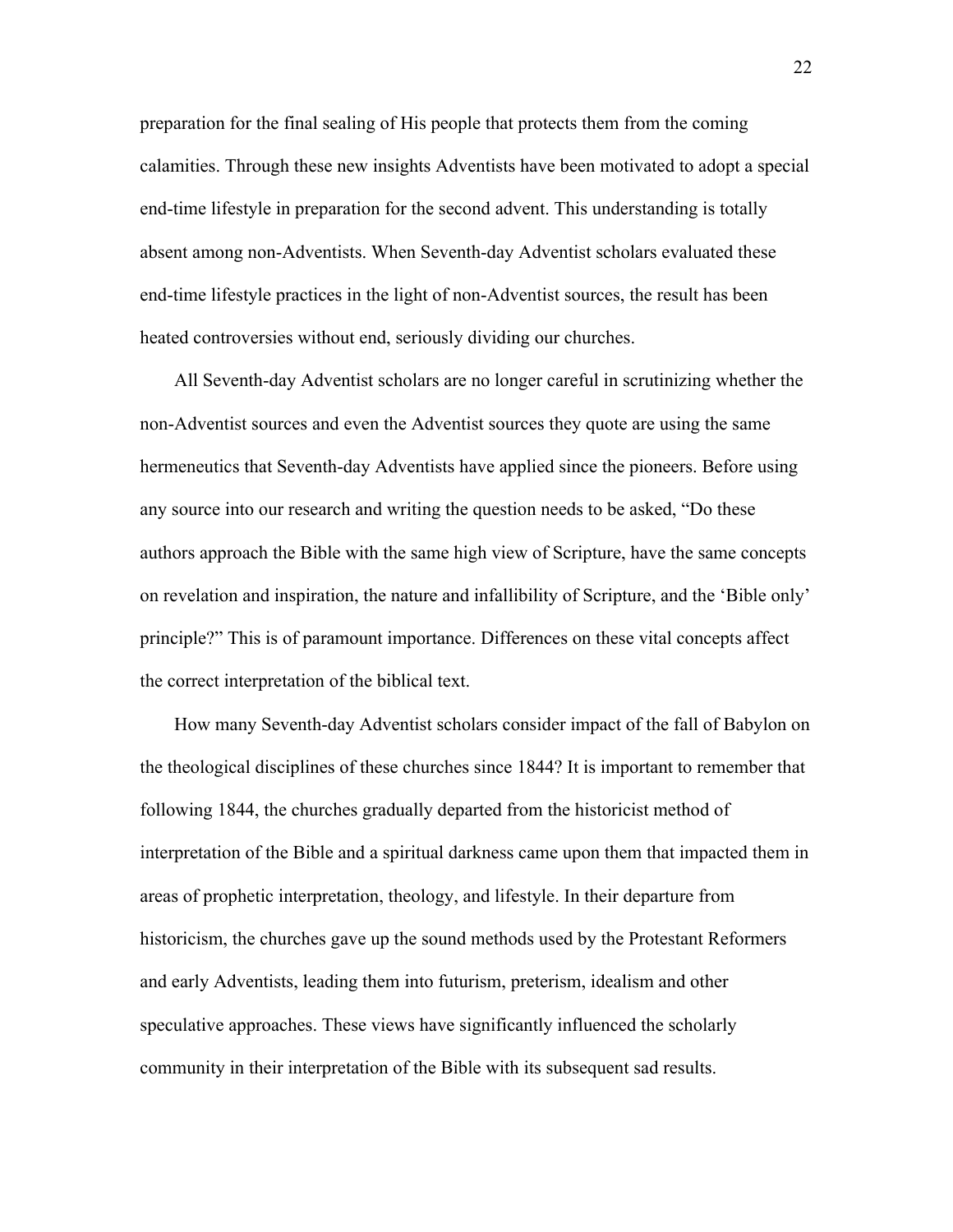The prophet to the remnant noted the dangers of the so-called "popular theology" in these fallen churches. The nature of this theology is speculative and is characterized by incorrect interpretations of Scripture. It exalts human theories above the Word of God and stands in sharp contrast to the eternal truths taught by the Bible writers.<sup>44</sup> The presence of this theology is widespread. "To a large degree," Ellen White warned, "theology, as studied and taught, is but a record of human speculation." $\epsilon$ 

The problem with an erroneous speculative theology is that it has a detrimental effect on the on mind and judgment which exposes believers to temptations. The study of these speculations darkens the mind.<sup>46</sup> Ellen White said, it "perverts the judgment and opens the door to temptation, and through its influence Satan seeks to turn hearts from the truth." Its influence is directed to lowering the standards of Christian living.<sup>67</sup> It certainly does not prepare believers for the second advent. As an antidote, she recommends "an intelligent love for the truth" which "sanctifies the receiver, and keeps him from the enemy's deceptive snares.<sup>68</sup>

Unsound theology, Ellen White pointed out, confuses the intellect and disqualifies a person for teaching. As an example she mentioned Dr. John H. Kellogg. Speaking of him, she says, his "theology is not sound; his mind is confused, and unless he sees his danger, his foundation will be swept away when the test comes. Unless he sees his danger and makes a decided change, he can not be endorsed as a safe, all-round teacher."<sup>69</sup>

 <sup>64</sup> Ibid., *Great Controversy*, 126. See also ibid., "Luther at Wittenberg," *Signs of the Times,* June 7, 1883.

<sup>65</sup> Ibid., *Counsels to Teachers*, 380.

 $66$  Ibid.

 $<sup>67</sup>$  Ibid., 5MR 380. This view was the result of the theology of Dr. Jackson.</sup>

<sup>68</sup> Ibid., "The Christian Pathway," *Signs of the Times*, Mar. 6, 1884.

<sup>69</sup> Ibid., *Battle Creek Letters,* 87.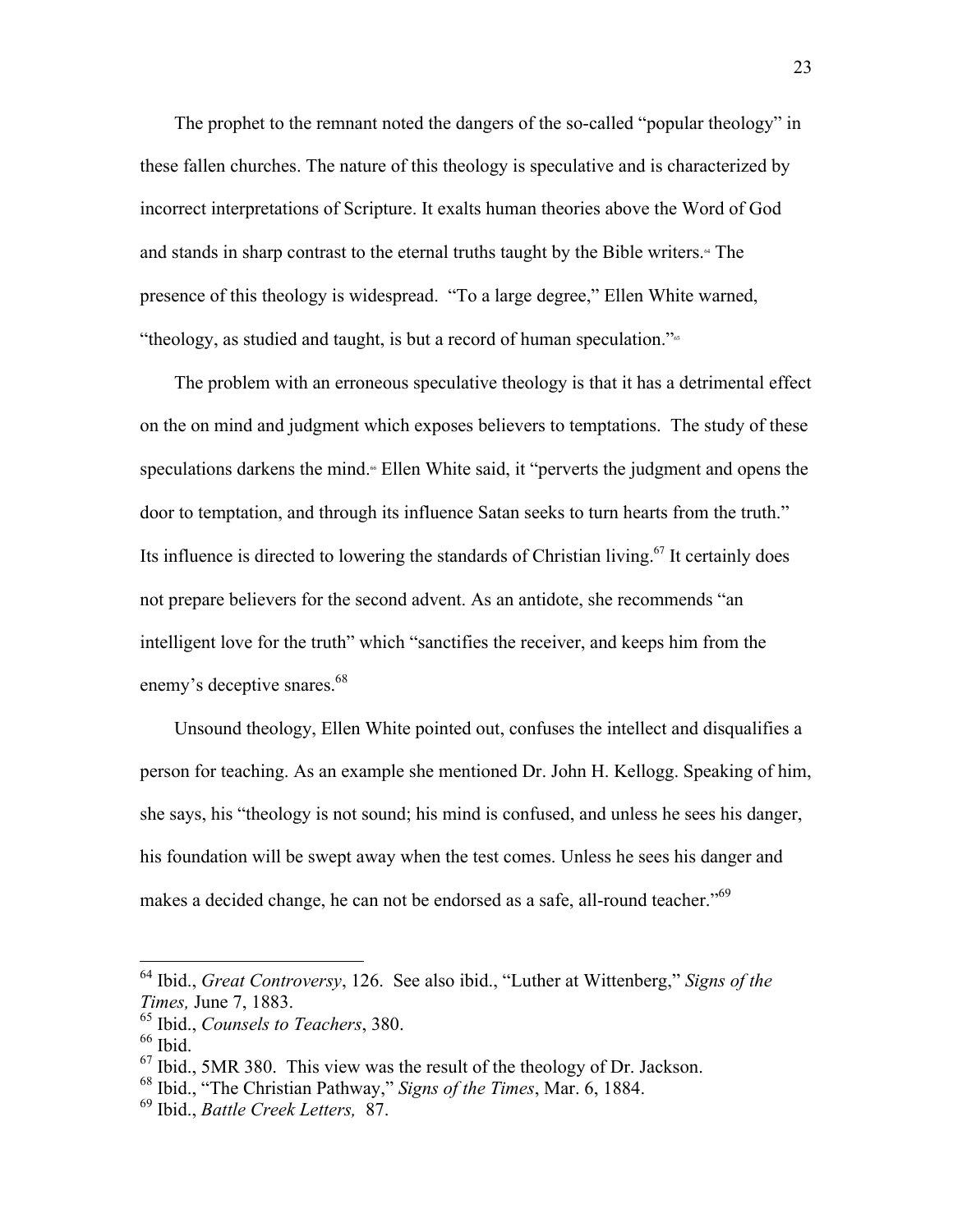Regarding this kind of theology, Ellen White perceived two dangers. One danger is a "scientific theology" which had been introduced into the Battle Creek church in 1906. Its impact leads people away from a true faith in God and raised questions about her writings.<sup>70</sup> As a result even prominent church leaders like the General Conference President A. G. Daniells and theologian W. C Prescott became confused about Ellen White's work, considering it a mystery.<sup>71</sup>

Ellen White wrote of a scene in which both Prescott and Daniells were conversing with Dr. Kellogg, listening to subtle reasoning prompted by the evil angels close by. She described the experience of these men as a life and death struggle because Dr. Kellogg's influence was so powerful that his subtle reasoning almost overwhelmed them.<sup>72</sup>

It was through an intervention of Providence that these men saw again the light. "Through the agency of a heavenly messenger, the thought came to the men to 'review the past experiences of the people of God; review the history of the work from the first,' and the question was asked, 'Has this work been what it has been represented to you to be?'" Next, "the heavenly messenger revealed to them 'scene after scene' until they saw truth bearing the signature of the heavenly in the past, then present, and still more decidedly in the future."<sup>73</sup>

The second danger of this theology is the work of higher criticism, later called biblical or historical criticism. This approach she characterizes as "dissecting,

 <sup>70</sup> Ibid., "Hold Fast the Beginning of Your Confidence," *Review and Herald*, Aug. 9, 1906. See *The Paulson Collection of Ellen G. White Letters,* 66; Ibid., MS 61, June 3, 1906.

<sup>71</sup> Ibid. 10MR 333.

 $72$  Ibid.

 $^{73}$  Ibid., 333, 334.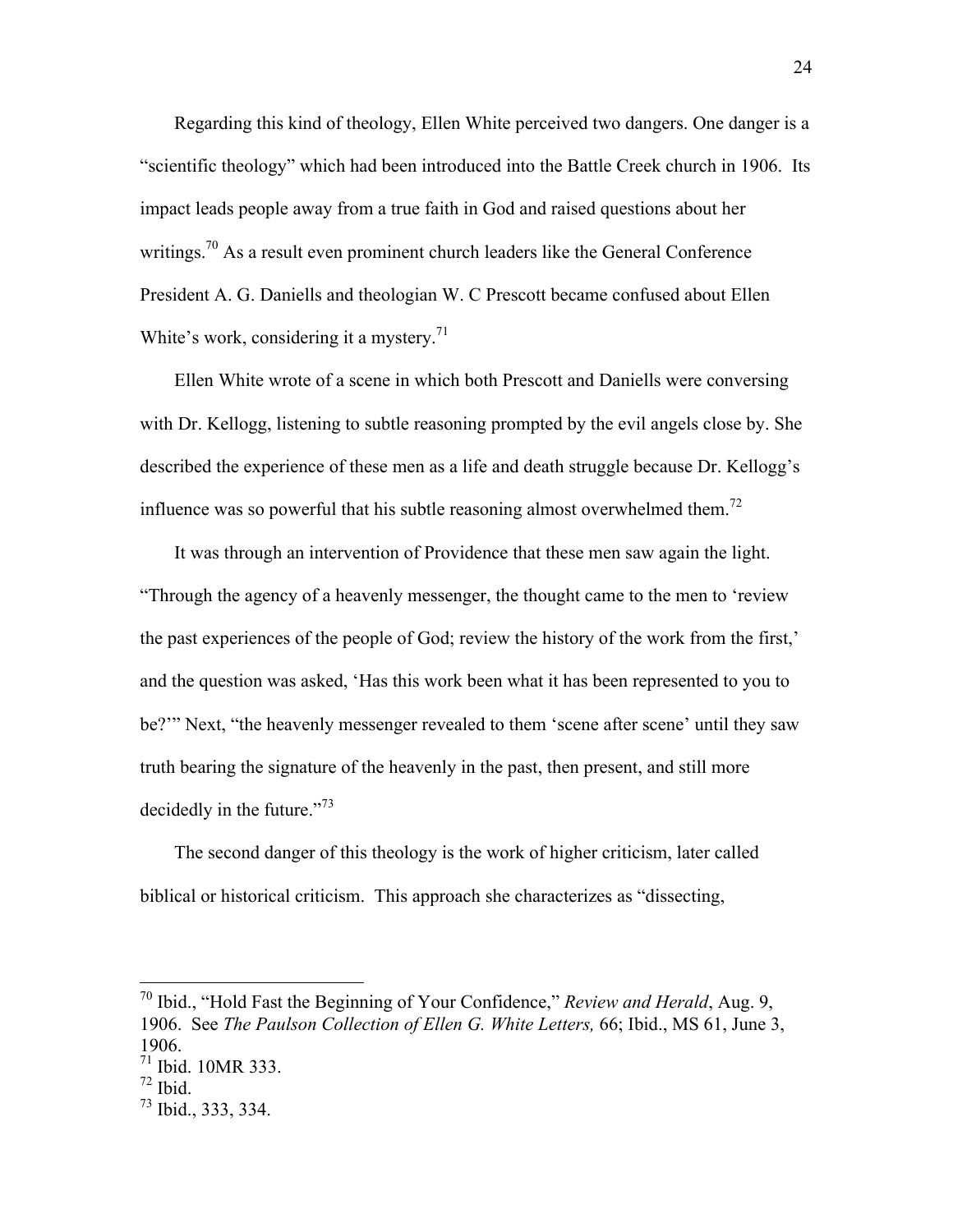conjecturing, reconstructing" the Scriptures.<sup>74</sup> She considered it to be one of Satan's tools of deception. Through its "pleasing sentiments," she says, "the enemy of righteousness is seeking to lead souls into forbidden paths. $175$ 

The reason for her strong opposition to higher criticism is that it "is destroying faith in the Bible as a divine revelation; it is robbing God's word of power to control, uplift, and inspire human lives."<sup>76</sup> She compares its influence to the destructive effect of tradition and Rabbinical teaching in Christ's days.<sup>77</sup>

In a sermon she ironically contrasts the higher critics, whom she identifies as "poor, finite man on probation," with the true Higher Critic, "the Lord God of the universe who has spread the canopy of the heavens above us, and has made the stars and called them forth in their order."78

### *The Place of Extra Biblical Writings*

The question theologians have to ponder is this, "How valuable are non-Seventh-day Adventist sources?"

As to the value of extra-biblical sources on Bible teachings, Ellen White says, "the opinions of learned men, the deductions of science, the creeds or decisions of ecclesiastical councils, as numerous and discordant as are the churches which they represent, the voice of the majority, —not one nor all of these should be regarded as evidence for or against any point of religious faith." $\frac{3}{2}$ 

 <sup>74</sup> Ibid., *Education*, 227.

<sup>75</sup> Ibid., *Acts of the Apostles*, 474. His other tools are "evolution, spiritualism, theosophy, and pantheism (ibid.). <sup>76</sup> Ibid., *Education*, 227.

<sup>77</sup> Ibid., *Ministry of Healing*, 142.

<sup>78</sup> Ibid., MS 43a, 1894.

<sup>79</sup> Ibid., *Great Controversy*, 595.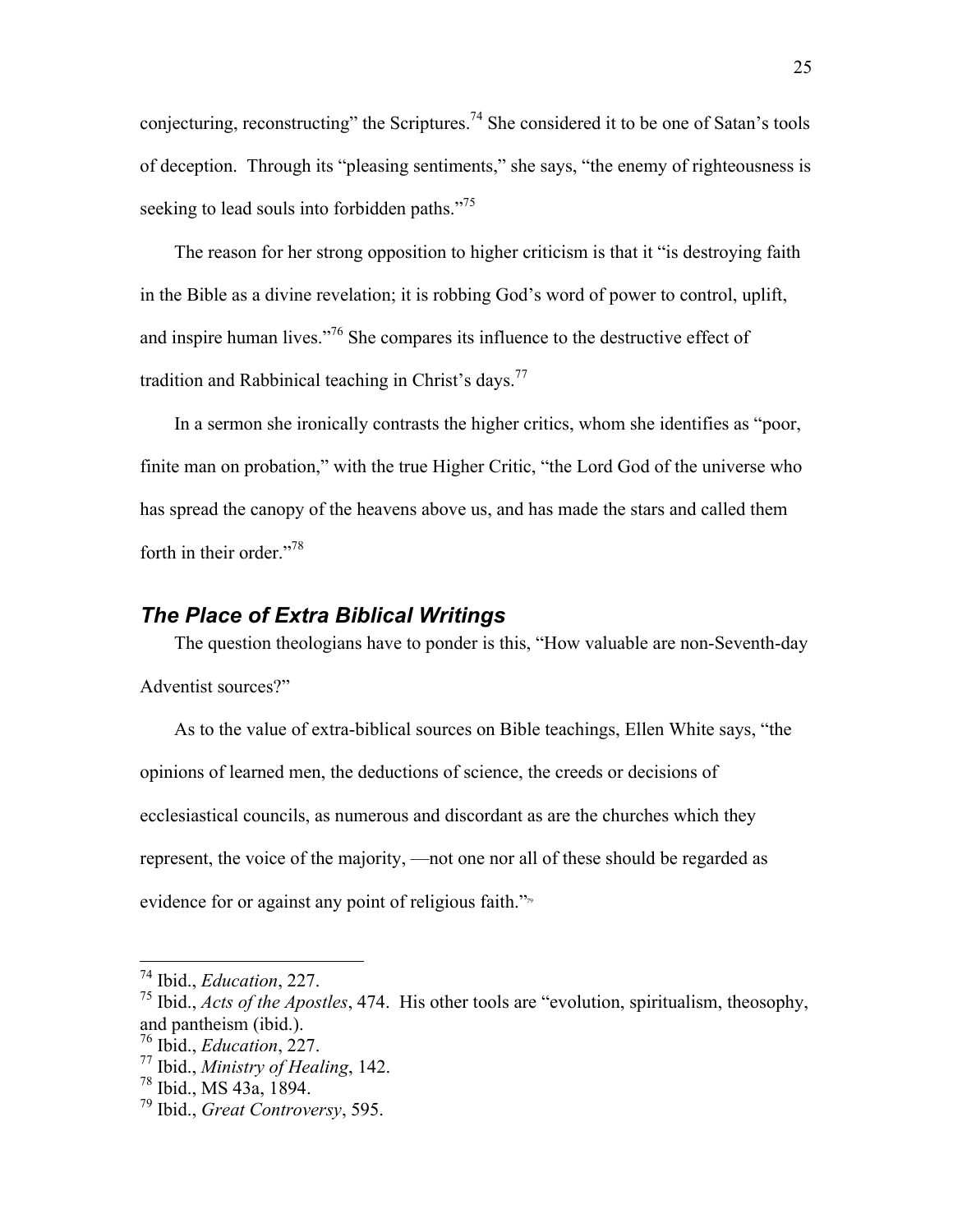On the value of commentaries she remarks, "many think that they must consult commentaries on the Scriptures in order to understand the meaning of the word of God." She does not object to their use, stating, "We would not take the position that commentaries should not be studied," but cautions that "it will take much discernment to discover the truth of God under the mass of the words of men."<sup>80</sup> She says, "many think it essential to acquire an extensive knowledge of historical and theological writings" because "they suppose that this knowledge will be an aid to them in teaching the gospel" but "their laborious study of the opinions of men tends to the enfeebling of their ministry, rather than to its strengthening."<sup>81</sup>

There are, however, some areas of extra biblical sources Ellen White recommends studying. One area pertains to the investigation of the vast amount of truths God has given to His people throughout the past centuries. "The infinite treasures of truth have been accumulating from age to age. No representation could adequately impress us with the extent, the richness, of these vast resources. They are awaiting the demand of those who appreciate them."<sup>82</sup>

The purpose of such a study is to communicate God's truths to others. Said she, "these gems of truth are to be gathered up by God's remnant people, to be given by them to the world."<sup>83</sup>

Here she sees this study as a way to share with others the truths God has already given to past generations, but that have been lost over time. In the context of the second angel's message, she seemed especially to recommend a study of truths in non-biblical

 <sup>80</sup> Ibid., *Fundamentals of Education*, 187, 188.

<sup>81</sup> Ibid., *Ministry of Healing*, 441.

<sup>82</sup> Ibid., "An Appeal to Our Churches," *Review and Herald*, Dec. 23, 1890.  $83$  Ibid.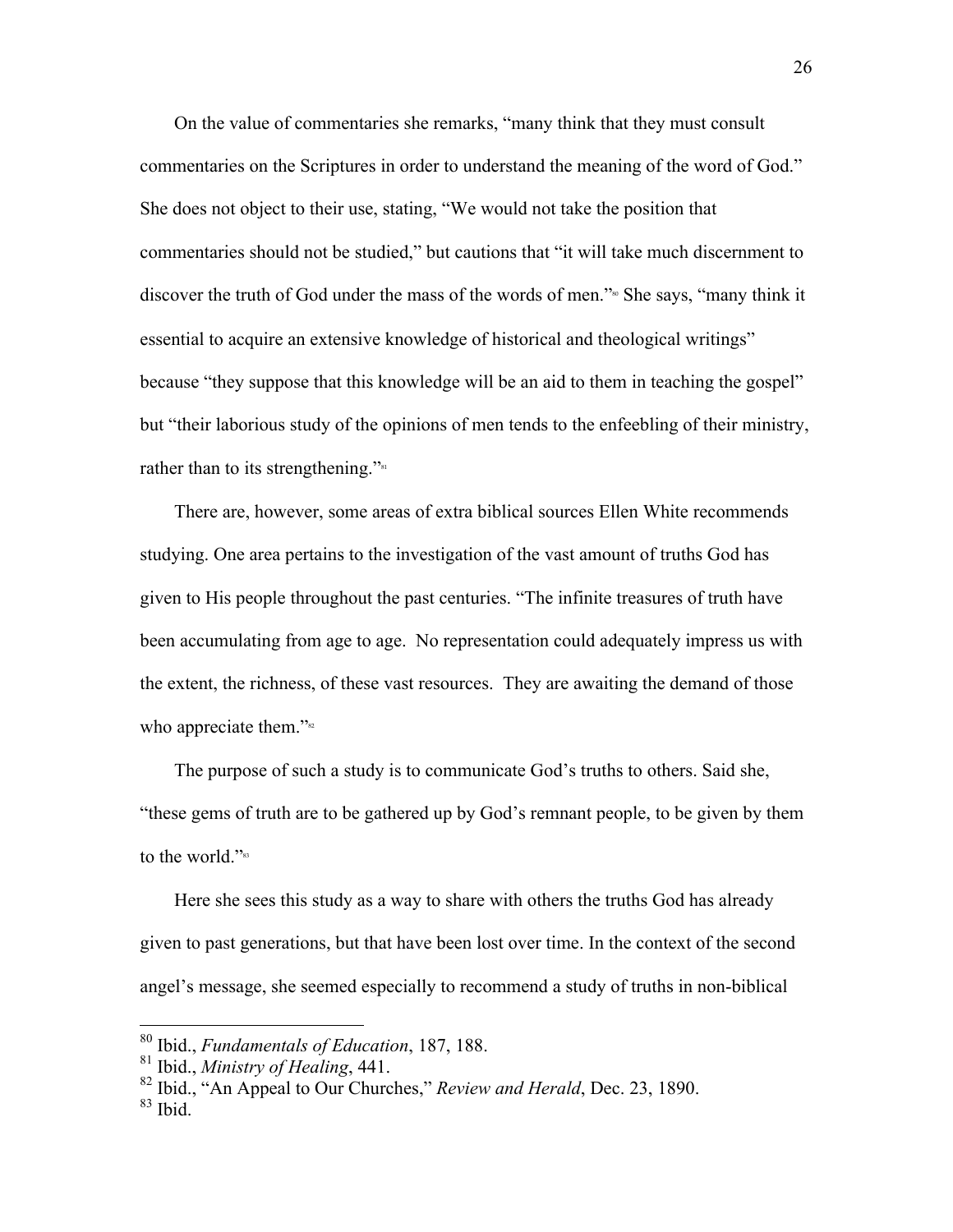sources that were produced prior to the fall of Babylon in 1844 when there was not yet a general departure from the historicist hermeneutics.

Instead of studying the latest theological works and papers by scholars who do not employ the historicist hermeneutics in their productions, Seventh-day Adventist theologians should focus on discovering the gems of truth of the past that are still relevant in conveying the present truth today. This has an excellent potential for building bridges with non-Adventists Christians who have departed from the light of the Reformation by calling them back to the great foundational truths of the Scripture and its prophetic interpretation.

Unfortunately many Seventh-day Adventists have not followed this advice. Consequently, they have missed an important opportunity to discover these infinite treasures of truth. Commenting on the reason of our failure, White observed, "self confidence and the obduracy of soul refuse the blessed treasure."<sup>54</sup>

It is therefore important for Seventh-day Adventist theologians to remember their place and function in the history of salvation. "God's workers today constitute the connecting link between the former workers, the church of history, and the church that is to be called out from the world and prepared to meet their Lord.... From age to age the light which God has for the world has been imparted to the church militant." $\frac{5}{5}$ 

With this in mind, theologians need to highly respect the light of the past. "All the excellencies that have come through the belief of the truth from past ages to the present time, are to be treated with the utmost respect $\mathscr{C}_{\infty}$ 

 $^{84}$  Ibid.

<sup>85</sup> Ibid., *Special Testimonies*, Series A, No. 7. 1897, 11.

<sup>86</sup> Ibid.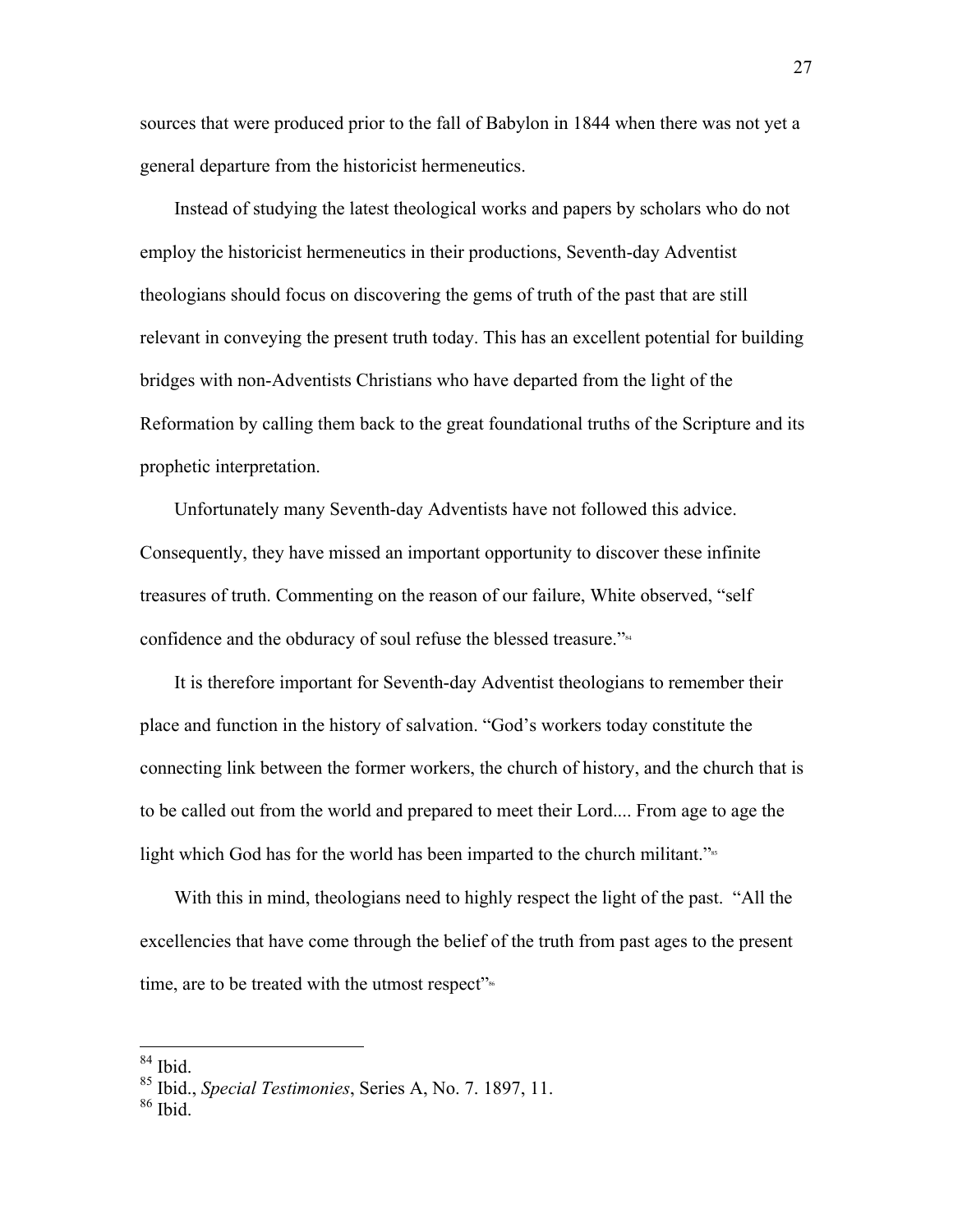Another area of extra-biblical sources is that of the study of sacred history which reveals the history of Bible prophecy. Said she, "Sacred history was one of the studies in the schools of the prophets. In the record of His dealings with the nations were traced the footsteps of Jehovah. So today we are to consider the dealings of God with the nations of the earth." $\mathbf{v}$  She challenged Bible interpreters to study prophetic history, stating "We are to see in history the fulfillment of prophecy, to study the workings of Providence in the great reformatory movements, and to understand the progress of events in the marshaling of the nations for the final conflict of the great controversy."<sup>88</sup>

This approach has great benefits, she explained: "Such study will give broad, comprehensive views of life. It will help us to understand something of its relations and dependencies, how wonderfully we are bound together in the great brotherhood of society and nations, and to how great an extent the oppression and degradation of one member means loss to all."<sup>89</sup> White had little appreciation of the study of history as it is commonly studied because it is concerned with man's achievements while "God's agency in the affairs of men is lost sight of. Few study the working out of His purpose in the rise and fall of nations."<sup>90</sup>

From the above, it seems clear that theologians should be very careful with the use of extra biblical sources. If these sources are in harmony with the biblical text they may be used, but if they are contrary to the obvious and clear literal reading of the text, they should be discarded. In no way should they be the key to determine the meaning of a biblical text or passage.

 $90$  Ibid.

 <sup>87</sup> Ibid., *Counsels to Parents, Teachers, and Students*, 379.

<sup>88</sup> Ibid., 379, 380.

 $89$  Ibid.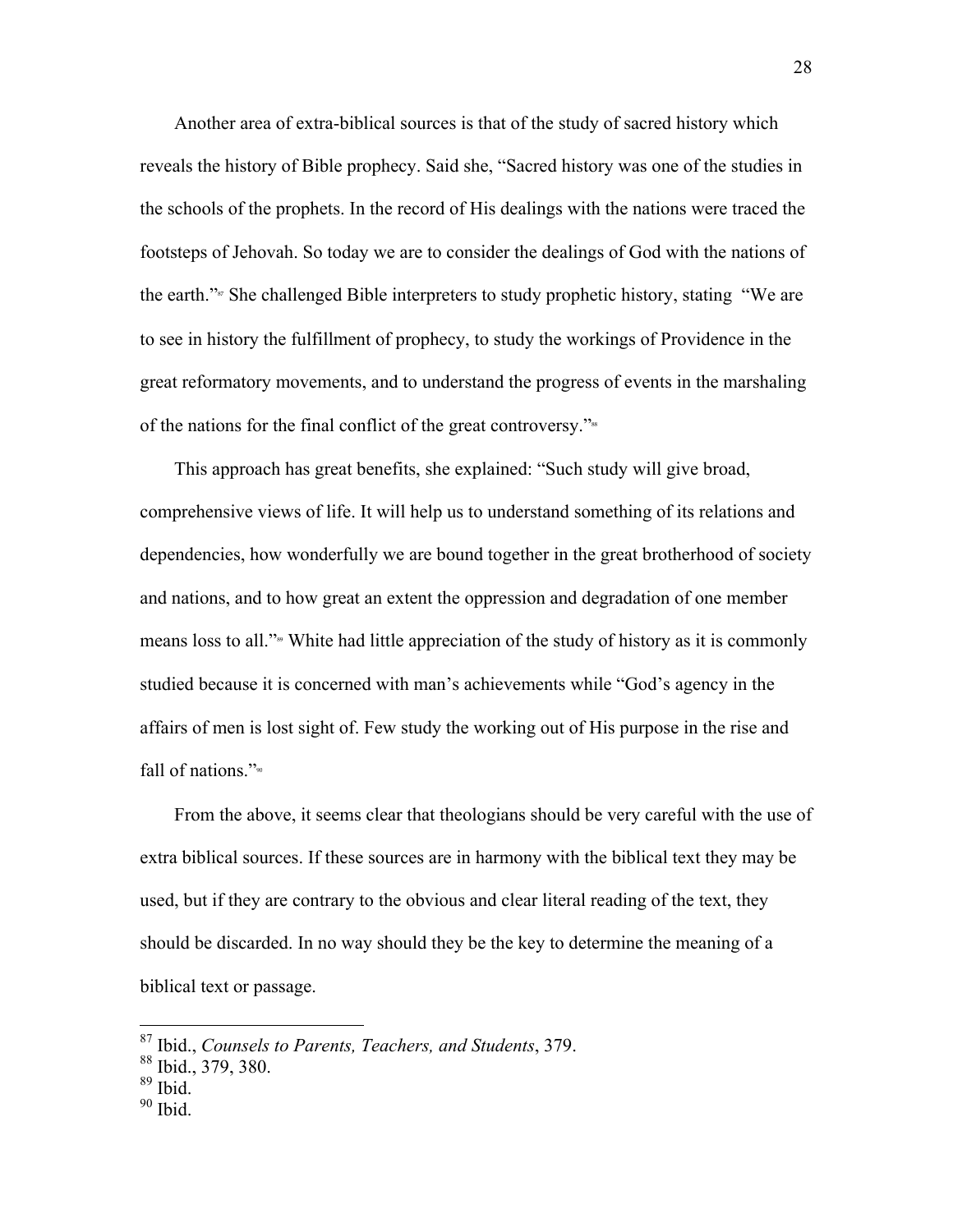Those familiar with primary sources understand the conflicting views these sources frequently present. What are the criteria for theologians? Throughout their history Seventh-day Adventists have accepted views or data that were in harmony with the clear reading of the biblical text, but have discarded interpretations that were in conflict with the natural and obvious reading of the text. Theologians do well to follow this practice, remembering the impact of the events of 1844 and its subsequent light received by the remnant and the resulting darkness and confusion that developed as result of the rejection of truth.

The same is true of the need among theologians to understand the place of the writings of Ellen White in the quest of the truth of the Bible. There is a special blessing connected with understanding the significance of these writings for the unity and protection of the church. She said, "Men may get up scheme after scheme and the enemy will seek to seduce souls from the truth, but all who believe that the Lord has spoken though Sister White and has given her a message will be safe from the many delusions that will come in these last days."<sup>91</sup>

Theologians do well to keep this in mind.

### **Urgency of Unity in our Message and Mission**

More than one hundred years ago, Ellen White informed Seventh-day Adventists that the moment had arrived for the three angels' messages to swell into a loud cry. She said, "the time has come when the whole earth is to be enlightened with the glory of the angel

 <sup>91</sup> Ibid., *Selected Messages*, 3:83, 84.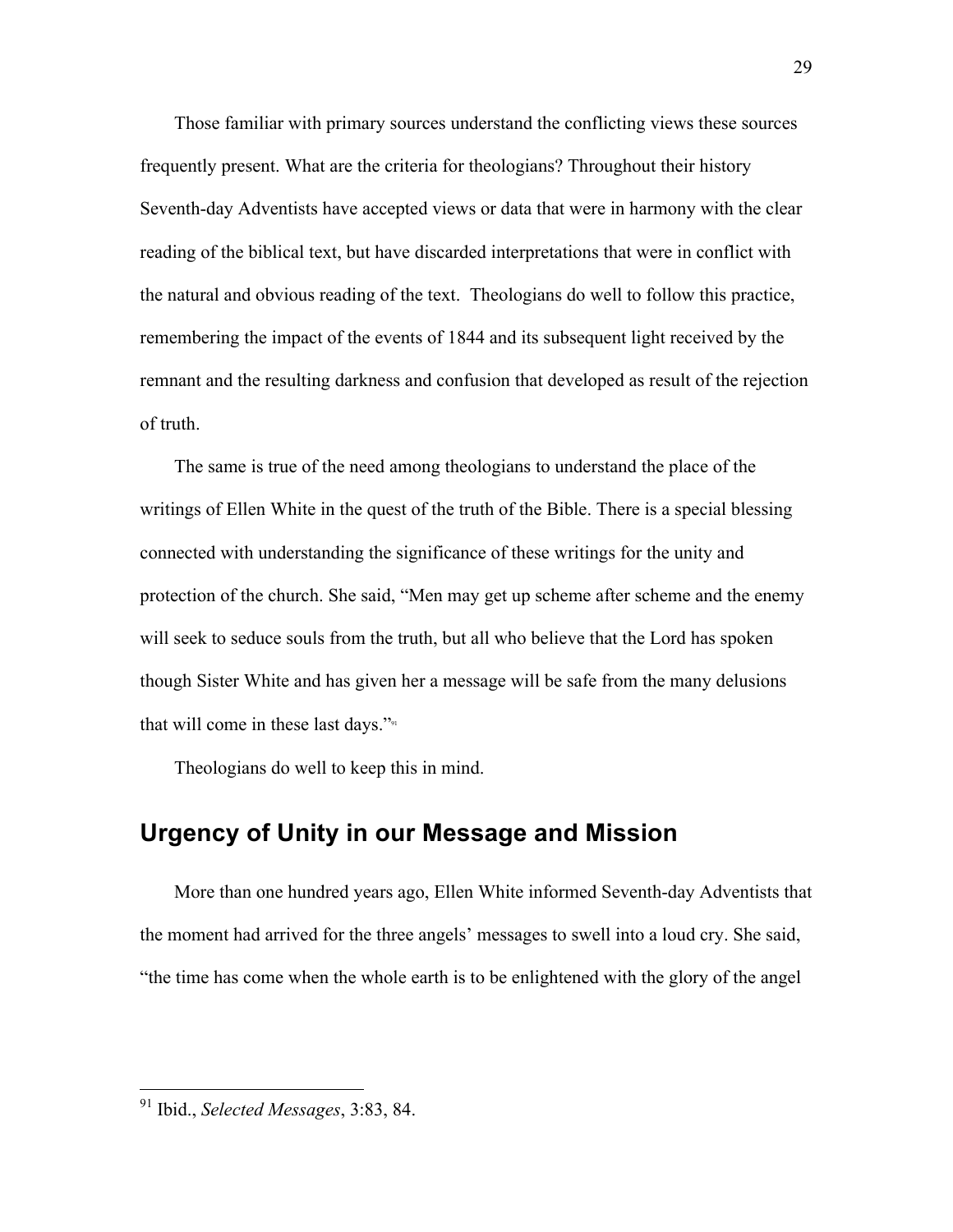which came down from heaven"<sup>9</sup> (Rev. 18:1). What has happened since that time? Have they progressed or regressed?

Towards the end of her life, she sadly explained why this event did not happen at that time, saying, "We may have to remain here in this world because of insubordination many more years, as did the children of Israel; but for Christ's sake, His people should not add sin to sin by charging God with the consequence of their own wrong course of action<sup>93</sup>

It is clear that Seventh-day Adventists are involved in a tremendous warfare between the armies of Christ and those of Satan. Satan has been successful in muting the cry of the third angel and weakening their understanding of their identity and mission as God's prophetic remnant to prepare people for Jesus' coming so they will be able stand in the Day of the Lord. To remedy the situation, Adventists need to experience a great revival and reformation. To bring this about theologians may do well to heed the exhortation of the prophetic voice:

Our success depends upon our unity. Our efficiency and the power of our influence depends upon our wise and unreserved cooperation with one another and with God. We are to advance the work in new territories, sustaining pure principles at every step. We are to cooperate with the angel that is flying in the midst of heaven [Rev. 14:9-11], who also is in harmony with the two former angels [Rev. 14:6-8] in forwarding the solemn event of the second appearing of Christ in the clouds of heaven with power and great glory.<sup>44</sup>

To bring this unity in the message and mission among Seventh-day Adventists about, theologians can play a crucial role if they are committed to work together with administrators, evangelists, and ministers, elders and lay persons.

 <sup>92</sup> Ibid., Manuscript 177, 1899 in MR 311, 48.

<sup>93</sup> Ibid., Letter 184, 1901 (*Evangelism*, 696.

<sup>&</sup>lt;sup>94</sup> Ibid., Manuscript 177, 1899 in MR 311, 47.